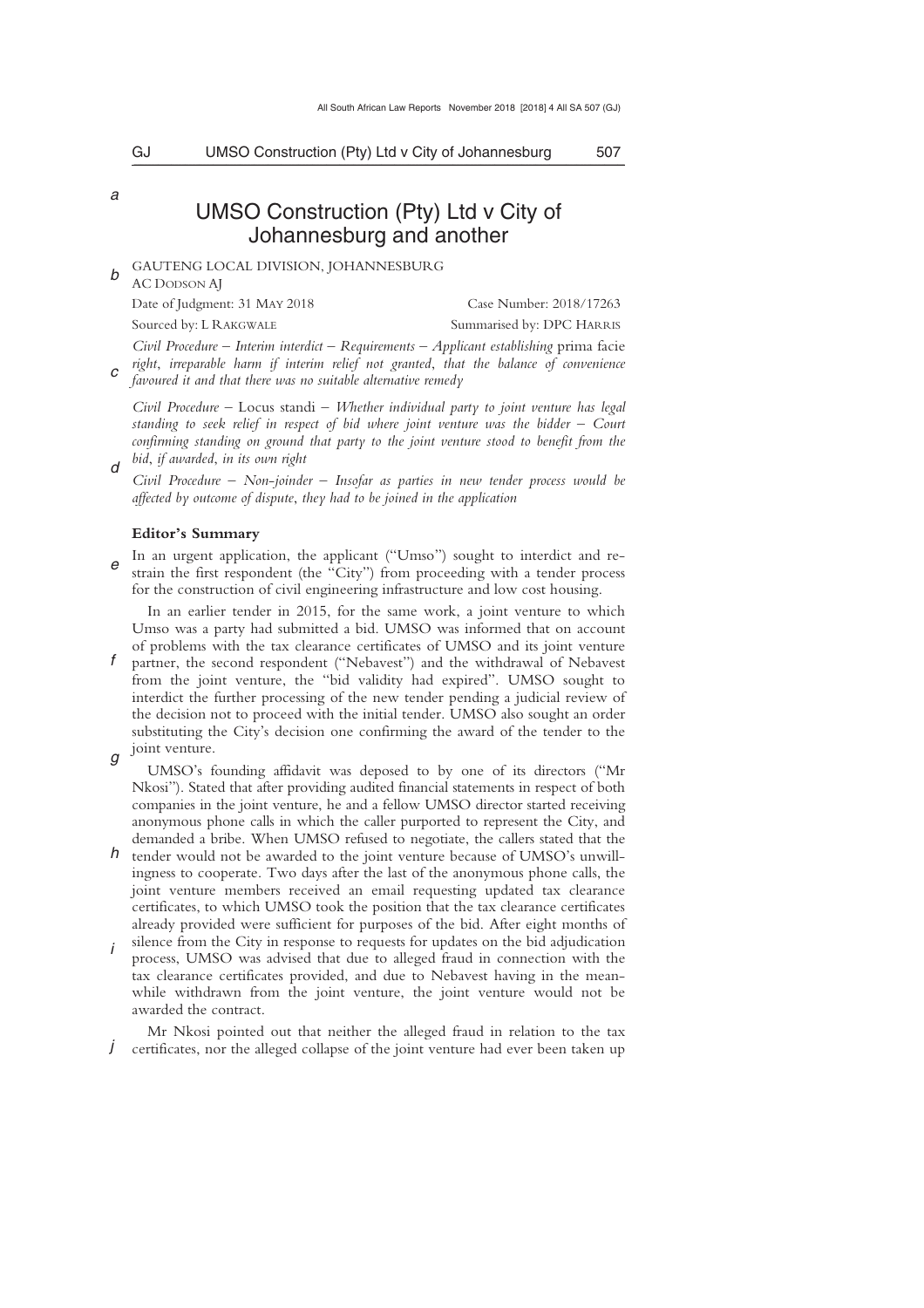All South African Law Reports November 2018 [2018] 4 All SA 507 (GJ)

508 All South African Law Reports \_\_\_\_\_\_\_\_\_\_\_\_\_\_\_\_\_\_\_\_\_\_\_\_\_\_\_\_\_\_\_\_\_\_\_\_\_\_\_\_\_\_\_\_\_\_\_\_\_\_\_\_\_\_\_\_\_\_\_\_\_\_\_\_\_\_\_\_\_\_\_\_\_\_\_\_\_\_\_\_\_\_\_\_\_\_\_\_\_\_\_\_\_\_\_\_\_\_\_\_\_\_\_\_\_\_\_\_\_\_\_\_\_\_\_\_\_\_\_\_\_\_\_\_\_\_\_\_\_\_\_\_\_\_\_\_\_\_\_\_\_\_\_

*a b*  with UMSO, and that it had not been afforded any opportunity to respond before the decision against it was made. That led to the bringing of the review application by UMSO. In February 2018, Mr Nkosi discovered that the City had decided to open a new tender process in respect of the works which were the subject matter of the initial tender. Notwithstanding the request for an undertaking not to proceed with the new tender, was advertised. That led to the present application interdict the processing of the new tender.

*c*  The City raised three points *in limine*, contending UMSO had no legal standing to seek relief because it was not the bidder in the initial tender. As the bidder was the joint venture, it was said to be the only entity that could seek relief. The second point was that the parties who submitted bids in the new tender were interested parties who ought to have been joined in the urgent application. Finally, it was contended that UMSO failed to make out any case for urgency, and that any urgency was self-created as a result of the delays in launching the application.

*e*  **Held** – In disputing UMSO's standing, the City that the effect of rule 14 was that an entity such as a partnership or unincorporated association must bring proceedings in the name of the partnership or the unincorporated association. Rule 14 provides that a partnership, a firm or an association may sue or be sued in its name. The use of the word "may" showed that the provision was not peremptory. UMSO therefore had a choice either to sue in the name of the joint venture or to follow the common law path and ensure that both parties to the joint venture were joined. It chose to do the latter. UMSO was a party to the joint venture and stood to benefit from the bid, if awarded, in its own right. It therefore had a direct and substantial legal interest in the dispute. The Court thus confirmed its standing to bring the urgent application.

*g*  On the issue of non-joinder, the court pointed out that UMSO sought relief that would take the form not only of reviewing the City's decisionmaking in relation to the initial tender, but also of confirming the award of the initial tender to it. As such the bidders in the new tender had a direct and substantial interest in the outcome of the dispute and were potentially prejudicially affected by its outcome. They therefore needed to be joined in the application. The Court decided to issue a rule *nisi* rather than dismissing the application. In terms of the rule City and the bidders in the new tender were called upon to show cause why an order should not be made as sought in the notice of motion.

*h*  The Court then turned to consider whether UMSO has satisfied the requirements for the grant of an interim interdict. It was found that UMSO had established a *prima facie* right to such relief by establishing a reasonable prospect of showing that the decision-making process pertaining to the initial tender was flawed in a manner giving rise to several potential review grounds.

The court was also satisfied that UMSO faced irreparable financial harm if *i* the interim relief was not granted, that the balance of convenience favoured it and that there was no suitable alternative remedy.

Despite the City's disputing that urgency had been established, the Court found that UMSO was entitled to have brought the matter in an urgent basis in the circumstances of the matter.

*d* 

*f* 

*j*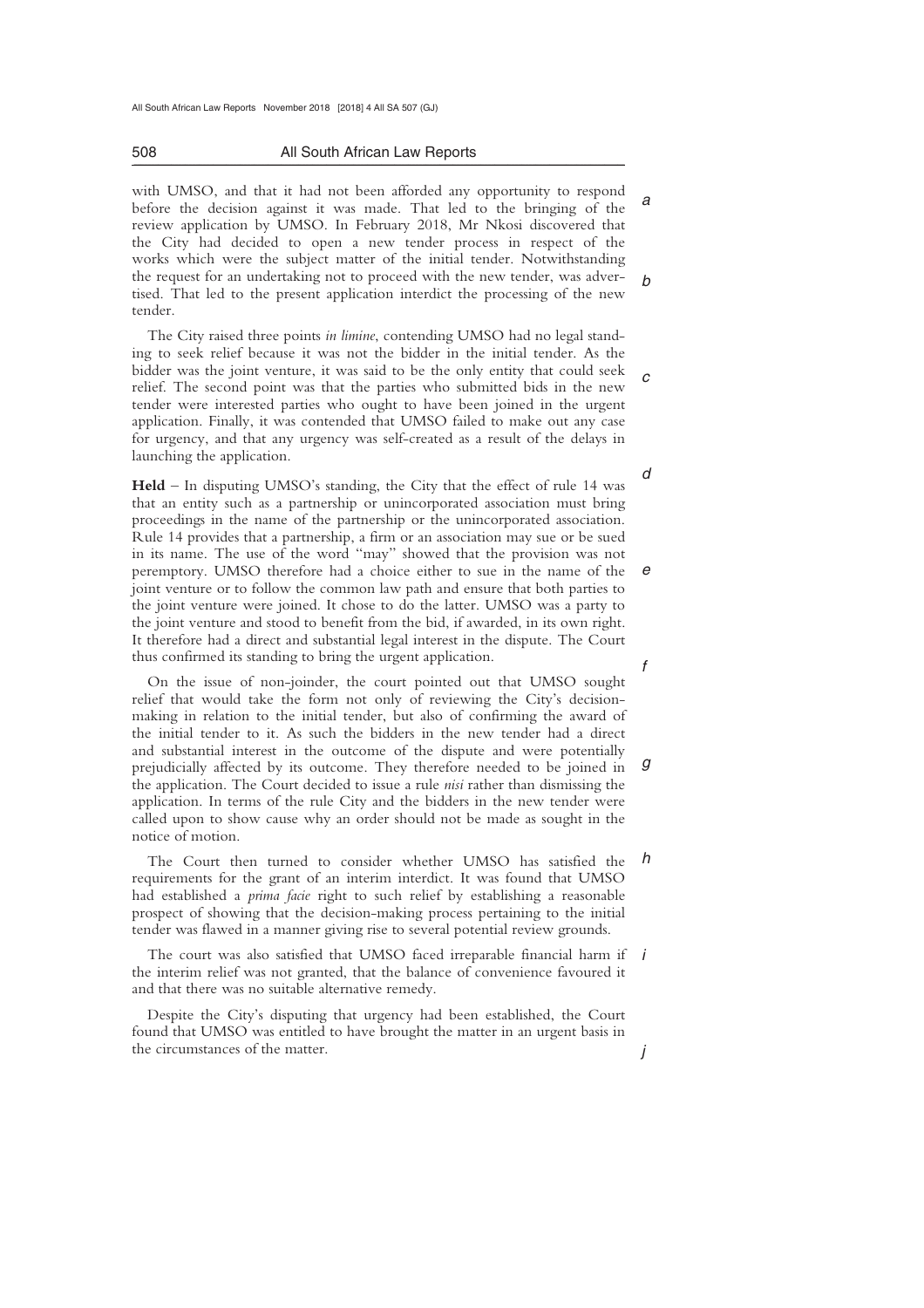|    | GJ           | UMSO Construction (Pty) Ltd v City of Johannesburg                                                              | 509 |
|----|--------------|-----------------------------------------------------------------------------------------------------------------|-----|
| a  | <b>Notes</b> |                                                                                                                 |     |
|    |              | For Civil Procedure: Superior Courts see:                                                                       |     |
|    |              | • LAWSA Replacement Volume 2017 (Vol 4, paras 1-945)                                                            |     |
|    |              | • Harms, DR (SC) Civil Procedure in the Superior Courts Durban LexisNexis,                                      |     |
| b  |              | Service Issue 63 (October 2018)                                                                                 |     |
|    |              | Cases referred to in judgment                                                                                   |     |
|    |              | Absa Bank Ltd v Blignault and another and 4 similar cases                                                       |     |
|    |              | Areva NP v Eskom Holdings SOC Ltd and another                                                                   |     |
|    |              | 2017 (6) BCLR 675 (2017 (6) SA 621) (CC) - Distinguished  522                                                   |     |
| с  |              | City of Tshwane v Nemviti Technologies (Pty) Ltd                                                                |     |
|    |              |                                                                                                                 |     |
|    |              | Ex parte Jacobson: In re: Alec Jacobson Holdings (Pty) Ltd                                                      |     |
|    |              | [1984] 3 All SA 349 (1984 (2) SA 372) (W) - Referred to  525                                                    |     |
|    |              | Ex parte Sengol Investments (Pty) Ltd [1982] 4 All SA 309                                                       |     |
| d  |              | Ex-TRTC United Workers Front and others v Premier, Eastern Cape Province                                        |     |
|    |              | [2009] JOL 23737 (2010 (2) SA 114) (ECB) - Referred to  521                                                     |     |
|    |              | Farjas (Pty) Ltd v Regional Land Claims Commissioner, Kwazulu-Natal                                             |     |
|    |              | [1998] 1 All SA 490 (1998 (2) SA 900) (LCC) - Referred to  526                                                  |     |
| е  |              | Helen Suzman Foundation v Judicial Service Commission and others                                                |     |
|    |              | [2017] 1 All SA 58 (2017 (1) SA 367) (SCA) - Referred to 529                                                    |     |
|    |              | Logbro Properties CC v Bedderson NO and others<br>[2003] 1 All SA 424 (2003 (2) SA 460) (SCA) – Referred to 526 |     |
|    |              | Maharaj v Chairman, LiquorBoard 1997 (2) BCLR 248                                                               |     |
|    |              |                                                                                                                 |     |
| f  |              | Majake v Commission for Gender Equality and others                                                              |     |
|    |              | [2010] JOL 24985 ([2009] ZAGPJHC 27) (GSJ) - Referred to  526                                                   |     |
|    |              | Mashike and Ross NNO and another v Senwesbel Limited and another                                                |     |
|    |              | MEC for Health, Eastern Cape and another v Kirland Investments (Pty) Ltd                                        |     |
|    |              | t/a Eye & LazerInstitute 2014 (5) BCLR 547                                                                      |     |
| g  |              |                                                                                                                 |     |
|    |              | Olitiski Property Holdings v State Tender Board and another                                                     |     |
|    |              | 2001 (8) BCLR 779 (2001 (3) SA 1247) (SCA) – Referred to  531                                                   |     |
|    |              | Oudekraal Estates (Pty) Ltd v City of Cape Town and others                                                      |     |
|    |              | [2004] 3 All SA 1 (2004 (6) SA 222) (SCA) - Referred to 527                                                     |     |
| h. |              | SAAB Grintek Defence (Pty) Ltd v South Africa Police Service and others                                         |     |
|    |              | South African Post Office v De Lacy and another [2009] 3 All SA 437                                             |     |
|    |              |                                                                                                                 |     |
|    |              | Steenkamp NO v Provincial Tender Board Eastern Cape                                                             |     |
| İ  |              | [2006] 1 All SA 478 (2006 (3) SA 151) (SCA) - Referred to 531                                                   |     |
|    |              | Stefanutti Stocks Cycad Pipelines Joint Venture v Rand Water                                                    |     |
|    |              | [2012] JOL 28929 ([2013] ZAGPJHC 171) (CT) - Distinguished 521                                                  |     |
|    |              | Stock and another v Minister of Housing and others                                                              |     |
|    |              | Theron v Ring van Wellington [1976] 2 All SA 286                                                                |     |
|    |              |                                                                                                                 |     |

(1976 (2) SA (1) (A) – **Referred to**......................................................... 526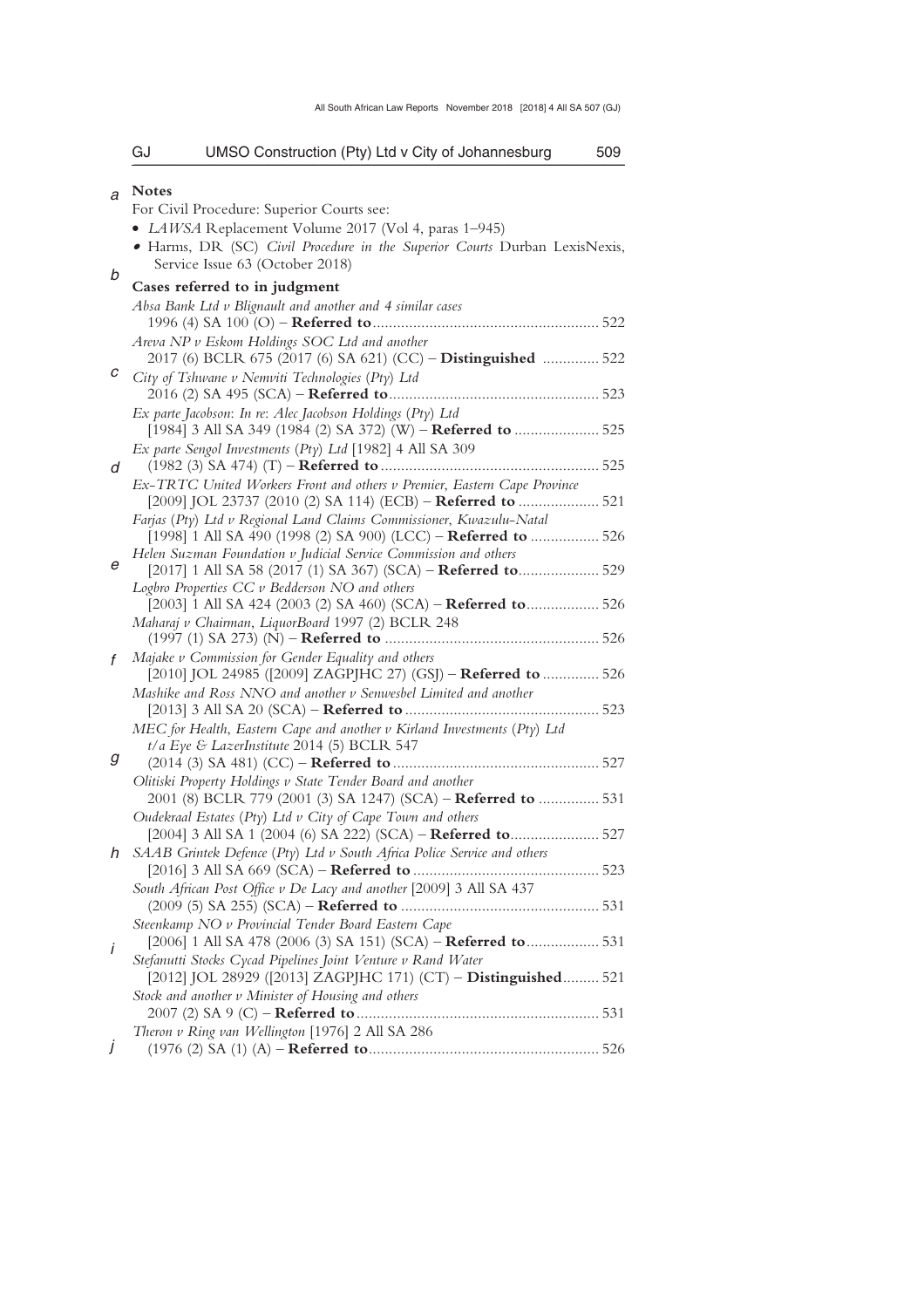| United Apostolic Faith Church v Boksburg Christian Academy |  |
|------------------------------------------------------------|--|
|                                                            |  |

\_\_\_\_\_\_\_\_\_\_\_\_\_\_\_\_\_\_\_\_\_\_\_\_\_\_\_\_\_\_\_\_\_\_\_\_\_\_\_\_\_\_\_\_\_\_\_\_\_\_\_\_\_\_\_\_\_\_\_\_\_\_\_\_\_\_\_\_\_\_\_\_\_\_\_\_\_\_\_\_\_\_\_\_\_\_\_\_\_\_\_\_\_\_\_\_\_\_\_\_\_\_\_\_\_\_\_\_\_\_\_\_\_\_\_\_\_\_\_\_\_\_\_\_\_\_\_\_\_\_\_\_\_\_\_\_\_\_\_\_\_\_\_

### **Judgment**

### **DODSON AJ:**

### **Introduction**

- [1] This is an urgent application to interdict and restrain the first respondent (the "City") from proceeding with a tender process for the construction of civil engineering infrastructure and low cost housing in Klipspruit Extension 7, Soweto.
- *d*  [2] The tender is, to all intents and purposes, in respect of the same work as had formed the subject matter of an earlier tender for which bids were invited in 2015 (the "initial tender"). A joint venture to which the applicant ("UMSO" or the "applicant") was a party submitted a bid in the initial tender. However, UMSO was ultimately informed that on account of problems with the tax clearance certificates of UMSO and its joint venture partner, the second respondent ("Nebavest"), and the withdrawal of Nebavest from the joint venture, the "preconditions" of the executive adjudication committee were not met and "the bid validity had expired".
- *e*  [3] The applicant seeks to interdict the further processing of the new tender pending a judicial review of the decision not to proceed with the initial tender. Those review proceedings are currently under way.<sup>1</sup>In the review proceedings, UMSO also seeks an order substituting the City's decision with one confirming the award of the tender to the joint venture.

### **The case alleged by the applicant**

- [4] The initial invitation to bid was advertised on 27 March 2015. The joint venture's bid was submitted on 27 May 2015 with the bidder reflected as the UMSO/Nebavest Joint Venture. The contract price was R435,580,969,40. The bid closed on 31 May 2015.
- *g*  [5] In terms of the invitation to bid, bidders were required to include in their submissions an original valid tax clearance certificate from the South African Revenue Service ("SARS") certifying that the taxes of the bidder were in order.
- *h*  [6] UMSO and Nebavest concluded a joint venture on the same day as their bid, 27 May 2015. As required by the invitation to bid, the joint venture agreement was included in the bid documentation. The joint venture was formed specifically to carry out the project which formed the subject matter of the bid.
- [7] Clause 2.1 of the joint venture agreement, under the heading "Purpose" provides as follows:

*i*  "The parties hereby establish a joint venture being an unincorporated association under the name of Umso Nebavest Joint Venture . . . for the purposes of carrying out all or some of the following:

Entering into the contract with the employer; and

 $\frac{1}{2}$  , and the set of the set of the set of the set of the set of the set of the set of the set of the set of the set of the set of the set of the set of the set of the set of the set of the set of the set of the set

*j* 

*f* 

*b* 

*c* 

 <sup>1</sup> See case number 17/23864.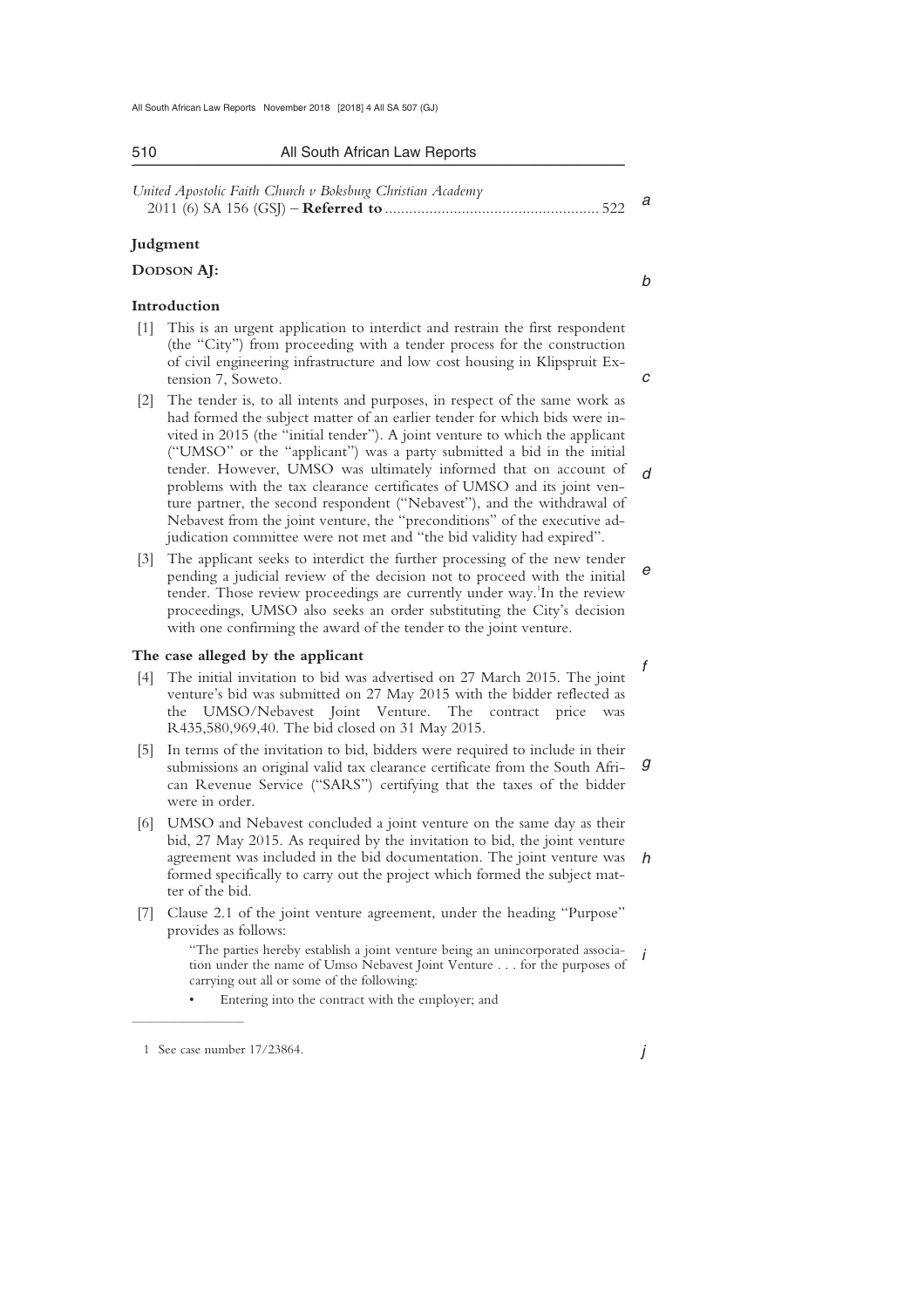|   | GJ     | Dodson AJ<br>UMSO Construction (Pty) Ltd v City of Johannesburg<br>511                                                                                                                                                                                                                                                        |  |  |  |  |
|---|--------|-------------------------------------------------------------------------------------------------------------------------------------------------------------------------------------------------------------------------------------------------------------------------------------------------------------------------------|--|--|--|--|
| а |        | Performing all the services to be undertaken for the project by the joint<br>venture under the contract".                                                                                                                                                                                                                     |  |  |  |  |
|   | [8]    | "Project" is defined in clause 1 as -                                                                                                                                                                                                                                                                                         |  |  |  |  |
|   |        | "The Kliptown/Klipspruit Ext 7 Turnkey Township Development".                                                                                                                                                                                                                                                                 |  |  |  |  |
|   | [9]    | Clause 2.2 under the heading "leading party" provides as follows:                                                                                                                                                                                                                                                             |  |  |  |  |
|   |        | "The parties hereby appoint Umso the Leading Party and representative of the<br>Joint Venture, responsible for the supervision, direction and control, execu-<br>tion and carrying out of the project through the project manager, or in accor-<br>dance with the policy and direction laid down by the Executive Committee". |  |  |  |  |
|   | 10     | Clause 3.2 is headed "contributions". Clause 3.2.1 provides:                                                                                                                                                                                                                                                                  |  |  |  |  |
| C |        | "The parties acknowledge that the contract shall be entered into in the name<br>of Umso Nebavest JV, and the parties agree that they will be jointly and sev-<br>erally liable for Umso Nebavest JV's obligations under the contract".                                                                                        |  |  |  |  |
|   |        | [11] "Contract" is defined to mean -                                                                                                                                                                                                                                                                                          |  |  |  |  |
| d |        | "The contract or contracts entered into between the Employers and Umso<br>Nebavest JV for the Project".                                                                                                                                                                                                                       |  |  |  |  |
|   | [12]   | "Employer" is defined to mean –                                                                                                                                                                                                                                                                                               |  |  |  |  |
|   |        | "City of Johannesburg Housing Department or other successor in title".                                                                                                                                                                                                                                                        |  |  |  |  |
|   | 13     | All losses and profits of the joint venture were to be shared between the<br>parties in equal shares.                                                                                                                                                                                                                         |  |  |  |  |
|   | $[14]$ | Clause 12 entitled "duration of agreement" reads as follows:                                                                                                                                                                                                                                                                  |  |  |  |  |
|   |        | "12.1 Commencement                                                                                                                                                                                                                                                                                                            |  |  |  |  |
|   |        | This agreement shall come into force upon signature by the parties<br>hereto.                                                                                                                                                                                                                                                 |  |  |  |  |
|   |        | 12.2 Termination                                                                                                                                                                                                                                                                                                              |  |  |  |  |
|   |        | This agreement shall terminate upon the first happening of any one of<br>the following events:                                                                                                                                                                                                                                |  |  |  |  |
|   |        | 12.2.1 The agreement in writing of the parties to terminate this<br>agreement;                                                                                                                                                                                                                                                |  |  |  |  |
| g |        | 12.2.2 The employer terminates the contract provided that any joint<br>venture obligations that survive such termination remain in<br>place;                                                                                                                                                                                  |  |  |  |  |
|   |        | 12.2.3 The contractor terminates the contract provided that any joint<br>venture obligations that survive such termination remain in<br>place;                                                                                                                                                                                |  |  |  |  |
|   |        | 12.2.4 The project has been successfully completed and all obligations<br>to the employer have been met by the joint venture. Notwith-<br>standing the aforegoing, the joint venture shall be deemed to<br>remain intact for purposes of latent defects".                                                                     |  |  |  |  |
|   |        | [15] On 3 May 2016, the City addressed an email to UMSO requesting that<br>the joint venture provide information regarding the financial standing of<br>the joint venture members.                                                                                                                                            |  |  |  |  |
|   |        | [16] UMSO responded on 5 May 2016 by providing the audited financial<br>statements for the 2014/2015 financial year in respect of both companies,<br>along with the March 2016 quarterly management accounts for UMSO.                                                                                                        |  |  |  |  |

*j*  [17] Mr Tollo Nkosi, a director of UMSO who deposed to the founding affidavit, goes on to testify that two weeks later, from around 21 May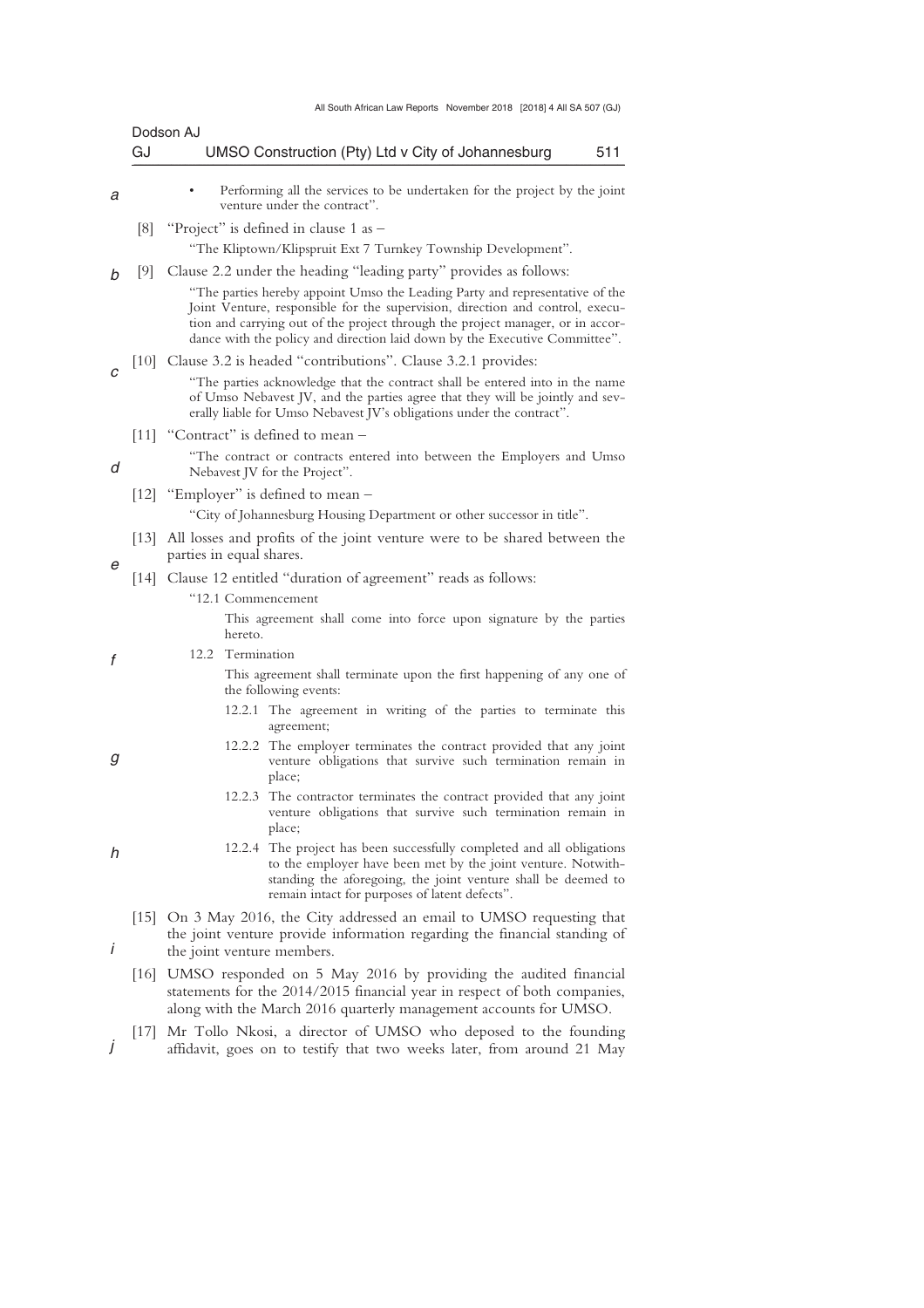*g* 

*a*  2016, he and a fellow director Andile Tshaka, started receiving anonymous phone calls. These continued for two weeks until 4 June 2016. He and Tshaka each received three phone calls during this two-week period. The first two calls that he received sounded like the same person and the third call that he received was from someone else. Both callers were male.

\_\_\_\_\_\_\_\_\_\_\_\_\_\_\_\_\_\_\_\_\_\_\_\_\_\_\_\_\_\_\_\_\_\_\_\_\_\_\_\_\_\_\_\_\_\_\_\_\_\_\_\_\_\_\_\_\_\_\_\_\_\_\_\_\_\_\_\_\_\_\_\_\_\_\_\_\_\_\_\_\_\_\_\_\_\_\_\_\_\_\_\_\_\_\_\_\_\_\_\_\_\_\_\_\_\_\_\_\_\_\_\_\_\_\_\_\_\_\_\_\_\_\_\_\_\_\_\_\_\_\_\_\_\_\_\_\_\_\_\_\_\_\_

- *b c*  [18] Mr Tshaka's experience was the same as his although they could not confirm that they were contacted by the same individuals. The callers purported to represent the City, demanded that UMSO enter into "under-the-table" talks before it could be awarded the tender and, upon their refusal to negotiate, stated that the tender would not be awarded to the joint venture because of UMSO's unwillingness to talk.
- [19] Mr Nkosi stated that the callers were emphatic that he and Mr Tshaka had to agree to informal terms outside of the tender process before the tender would be awarded. He understood the clear meaning to be that UMSO would have to pay a bribe in order to be awarded the tender.
- *d*  [20] Mr Nkosi went on to name the official who he considered to be responsible for the bribes. Reasons are given for Mr Nkosi's view in the founding affidavit, but it is unnecessary to decide that issue for purposes of the relief sought in this matter.
- *e*  [21] According to Mr Nkosi, he received the last anonymous call on 4 June 2016. Two days later, on 6 June 2016, the joint venture members received an email from the "Ops Manager: Committees, Legal and Commercial, Strategic Supply Chain Management" saying the following:

"Dear Service Providers

*f*  We are in a process of finalising the abovementioned bid and one of the requirements is that the bidder(s) submit their latest original Tax Clearance Certificate. I received two copies from our housing department [that] are not updated, ie tax clearance certificates that were submitted with the bid documents expired 11 November 2015 for Nebavest and 19 May 2016 for Umso we then requested updated original tax clearance certificates and we received them with these expiry dates: 6 August 2016 for Umso and 28 October 2016 for Nebavest. This is less than a period of 12 months.

It is due to the above explanation that we request Umso/Nebavest JV to provide us with the updated or [text missing] Clearance Certificates or SARS pin code/passwords not later than Friday 10 June 2016, in order to be able [text missing] the procurement process (sic)".

- *h*  [22] On 9 June 2016, UMSO's attorneys sent a letter to the City pointing out that:
	- 22.1 It is sufficient if the service provider's tax clearance certificate is valid when submitted or at the time that the bid is adjudicated;
	- *i*  22.2 The validity of a tax clearance certificate at any point in the future is only relevant after the project has been awarded to a service provider, when invoices are submitted for payment; and
	- 22.3 The existing tax clearance certificates were sufficient for the bid adjudication process; and
	- *j*  22.4 It would be incorrect for the joint venture's bid to be disqualified on the basis of the contents of the email of 6 June 2016.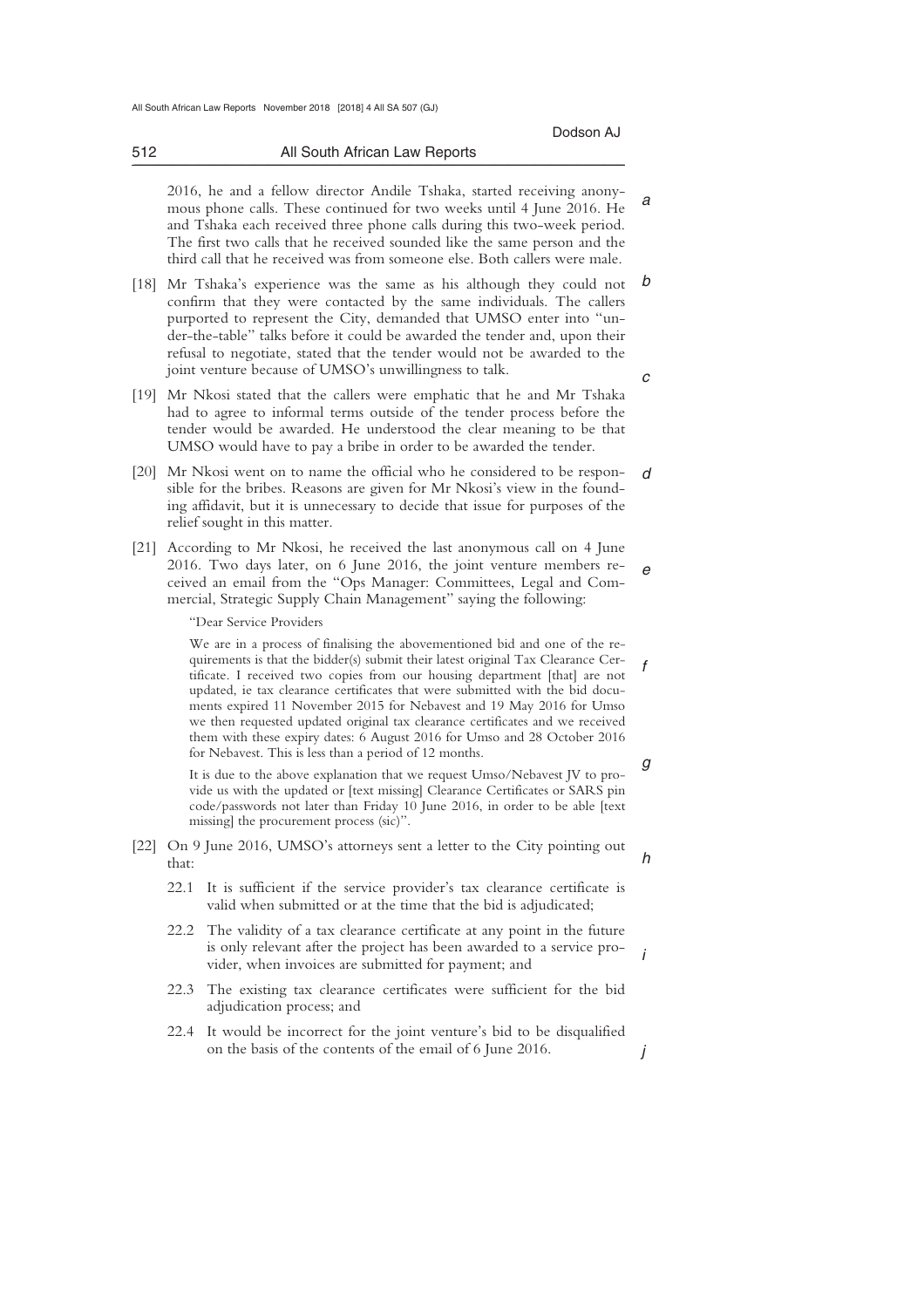| Dodson AJ |                                                    |     |
|-----------|----------------------------------------------------|-----|
| GJ        | UMSO Construction (Pty) Ltd v City of Johannesburg | 513 |

*a*  [23] On the same day Mr Nkosi on behalf of UMSO sent a letter to the City stating:

> "You will notice that the periods for the Tax Clearance Certificates issued by SARS overlap by some seven months and this is beyond our control. A similar scenario exists with Nebavest. It has been established by our company auditors ("PWC") that this does occur from time to time and as a result of a possible ad hoc audits (sic) that SARS may conduct and this is quite ordinary.

> We further confirm that upon expiry of the current valid Tax Clearance Certificates issued to yourselves, new certificates will be applied for and similarly issue same to client ("COJ") should it be so required otherwise we are unable to obtain revised tax clearance certificates at this instance (sic).

- We trust you find the above in order".
- [24] The City did not respond to the letter from UMSO's attorneys. However, on 22 June 2016, the City replied to Mr Nkosi's email of 9 June 2016 saying:
	- "According to SARS the Tax Clearance Certificates submitted are invalid for both companies in the consortium. Should you be contesting SARS view you are requested to submit a Tax Clearance pin number for the City to verify both your tax status (sic).

Please respond by 23 June 2016 15:00. Failure to comply will be considered as agreeing to SARS assertion".

- *e*  [25] On the same day (ie 22 June 2016, before the stipulated time limit expired), Mr Nkosi replied on behalf of the joint venture as follows:
	- "We note receipt of your email below. This matter was previously raised by your colleague and we believe it was adequately addressed. I attach correspondence from our auditors that formed basis for the response previously issued on 9th June 2016. (sic)
- *f*  Your mail provides no evidence nor reference to the alleged invalidity of the Tax Clearance/s, we request that you conduct a formal enquiry at SARS (not by emails) and similarly we will send our representatives from PWC to form part of (sic). I trust this is in order and await your response".
	- [26] Attached to the email was a letter dated 9 June 2016 from PriceWaterhouse Coopers stating:
- *g*  "Two clearances was (*sic*) issued because at 27/10/2015 when collecting more clearance certificates the system indicated an o/s amount in respect of SDL. SDL was then paid by UMSO to clear all tax records and the system 'reissued' UMSO's clearance dated 28/10/2015 overriding the original one issued on 19/05/2015".
- *h*  [27] The next day, 23 June 2016, and within the one day deadline set by the City, Nebavest provided its tax clearance certificate pin number. The City was also provided with UMSO's tax clearance certificate pin number.
- *i*  [28] On 24 June 2016, his co-director Mr Tshaka, received an email dated (but not sent on) 24 May 2016 from the chief executive officer of Nebavest. The email chain accompanying the letter suggests that there was an unsuccessful attempt to send the letter on 1 June 2016. The material part of the letter reads as follows:

"Over time and after submission of the bid, Nebavest . . . has taken the decision that the company will no longer participate in joint ventures. This decision is partly influenced by growing commitments. Nebavest . . . therefore proposes a buyout from UMSO Construction at 24% of the R65 327 145,41.

*d* 

*j* 

*c* 

*b*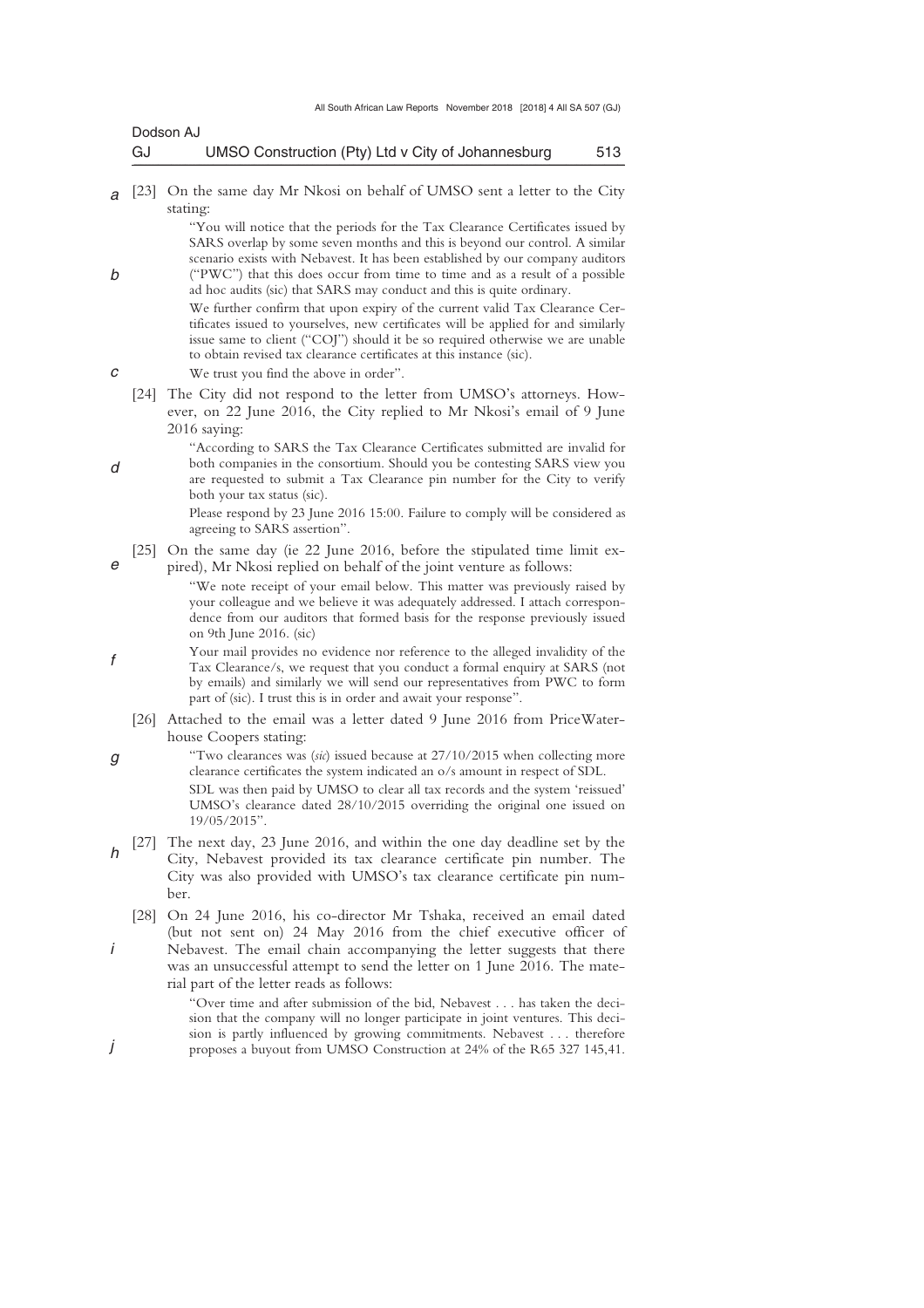514 All South African Law Reports \_\_\_\_\_\_\_\_\_\_\_\_\_\_\_\_\_\_\_\_\_\_\_\_\_\_\_\_\_\_\_\_\_\_\_\_\_\_\_\_\_\_\_\_\_\_\_\_\_\_\_\_\_\_\_\_\_\_\_\_\_\_\_\_\_\_\_\_\_\_\_\_\_\_\_\_\_\_\_\_\_\_\_\_\_\_\_\_\_\_\_\_\_\_\_\_\_\_\_\_\_\_\_\_\_\_\_\_\_\_\_\_\_\_\_\_\_\_\_\_\_\_\_\_\_\_\_\_\_\_\_\_\_\_\_\_\_\_\_\_\_\_\_ The figure of R65 327 145,41 is 15% of and a profit from the total project value of R435 580 969,40. We further propose that the 24% be paid to Nebavest on two transactions: 60% on receipt of appointment letter from, and 40% on signing of the service delivery contract with the City of Johannesburg, the client. Your prompt response will be highly appreciated". [29] On the same day, Nebavest addressed a letter to the City, the material part of which reads as follows: "With Nebavest . . . having achieved the Level 8 CE GB PE grading, we resolved that the approach to enter into joint venture agreements in the interests of achieving a high grade, has become redundant. Our achievement has had a catalytic effect to the extent of increasing the volume of our work, demanding greater focus of our resources and minimising the risk we may encounter, both from our peers and clients. As such, we have written to inform Umso Construction regarding Nebavest's decision to withdraw from the joint venture agreement. Our company will no longer participate jointly with Umso Construction should the Klipspruit Extension 7 turnkey: 479/15 bid that was submitted by the joint venture, be awarded". [30] Twenty-four minutes later, the City responded, noting the withdrawal. [31] Mr Nkosi on behalf of UMSO goes on to aver that the purported withdrawal of Nebavest is an internal matter between the members of the joint venture. It took place after the tender ought to have been awarded and an effective withdrawal after the award of the tender would not result in the cancellation of the project, particularly where UMSO was responsible for the bulk of the work. He also pointed out that UMSO had refused the buy out proposed in Nebavest's letter to it and stated that the terms of an exit by Nebavest from the joint venture were never agreed. [32] On 27 June 2016, three days later, Mr Nkosi replied to both Nebavest

- *f*  and the City in separate letters. In the letter to Nebavest he pointed out that
	- "2.1 The parties, Umso and Nebavest, have a joint responsibility and interest to ensure that the bid is awarded to the Umso Nebavest Joint Venture; and
	- *g*  2.2 No award has taken place and as a result discussions regarding implementation of the project and any potential buyout/s of one party by another cannot take place at this stage".
- *h i*  [33] In the letter to the City he pointed out that the joint venture was still able to perform the work required by the bid, that the bid was in the name of the joint venture and not in the name of Nebavest, that UMSO was the leading party in the joint venture and took on the bulk of the responsibilities, that the internal arrangements between the parties in the joint venture had no bearing on the joint venture's relationship with third parties and that "UMSO would in any event perform the work in terms of the tender on its own". The City did not respond either to this letter or to a follow up letter sent on 15 July 2016.
- cation process was answered. Mr Nkosi also draws attention to the fact *j* [34] Following this, over a period of some eight months, and despite five written requests from UMSO or its attorneys to the City for updates on the bid adjudication process, there was complete silence from the City. None of the requests for information about progress with the bid adjudi-

*b* 

*c* 

*d* 

*e*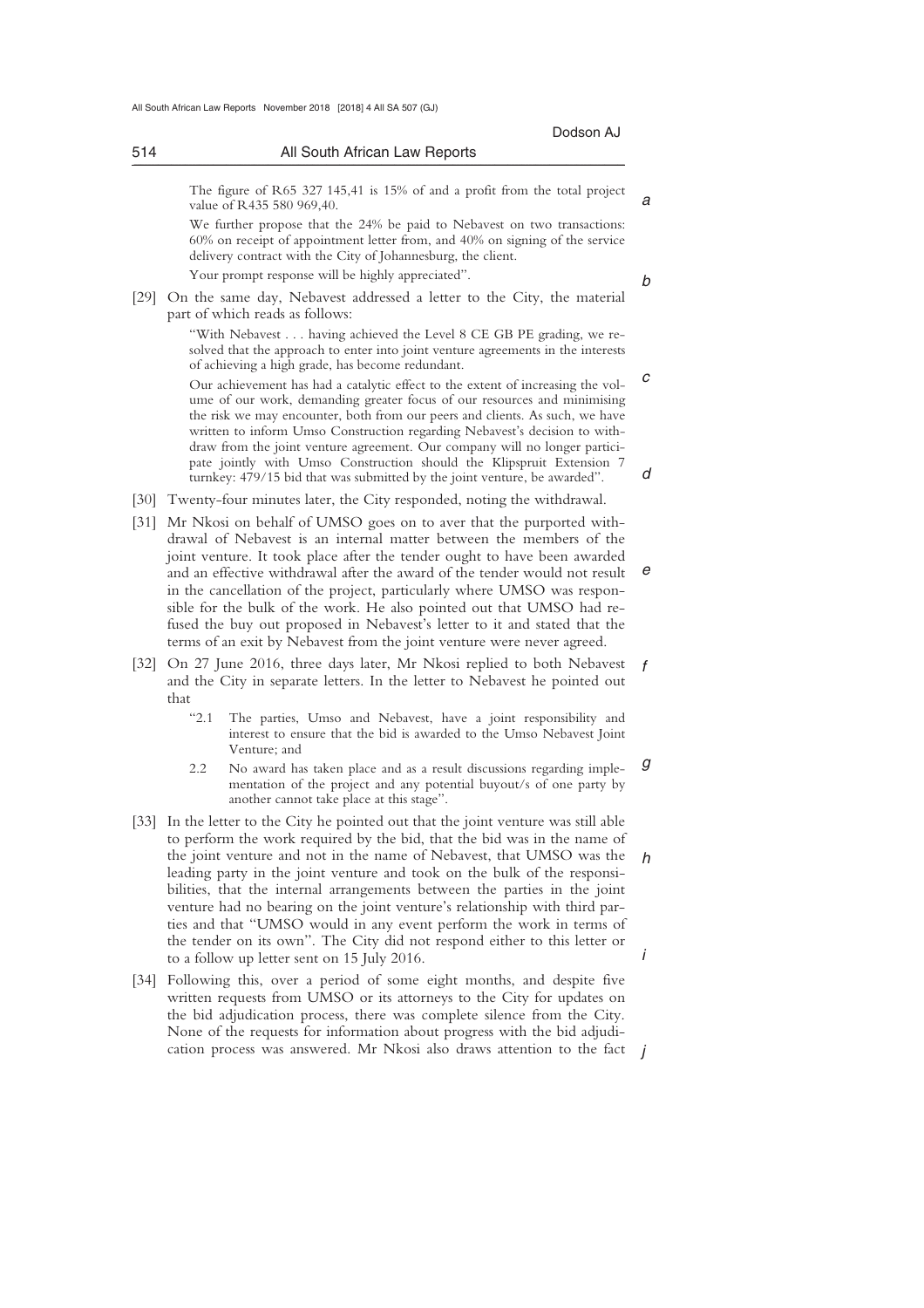|   |                   | Dodson AJ                 |            |                                                                                                                                                                                                                                                                                                                                                                                                                                                                                                                                                                     |     |
|---|-------------------|---------------------------|------------|---------------------------------------------------------------------------------------------------------------------------------------------------------------------------------------------------------------------------------------------------------------------------------------------------------------------------------------------------------------------------------------------------------------------------------------------------------------------------------------------------------------------------------------------------------------------|-----|
|   | GJ                |                           |            | UMSO Construction (Pty) Ltd v City of Johannesburg                                                                                                                                                                                                                                                                                                                                                                                                                                                                                                                  | 515 |
| а |                   |                           |            | that the City's official responded within 24 minutes to Nebavest's email<br>purporting to advise the City of its withdrawal from the joint venture, but<br>took nine months to respond to UMSO's repeated written requests for<br>information about progress in processing of the initial tender.                                                                                                                                                                                                                                                                   |     |
| h | $\left[35\right]$ | from the City as follows: |            | Eventually, on 31 March 2017, the applicant's attorneys received a letter                                                                                                                                                                                                                                                                                                                                                                                                                                                                                           |     |
|   |                   |                           |            | "Your letter of 10 March 2017 refers.                                                                                                                                                                                                                                                                                                                                                                                                                                                                                                                               |     |
|   |                   | 1.                        |            | The Executive Mayor's office has followed up with the Supply Chain<br>Management Unit to establish the facts following your letter of enquiry<br>on behalf of your client Umso Construction Pty Ltd.                                                                                                                                                                                                                                                                                                                                                                |     |
| С |                   | 2.                        |            | We note that you are representing Umso Construction (Pty) Ltd not<br>Umso Nebavest Joint Venture the entity that bid. However the facts es-<br>tablished are as follows:                                                                                                                                                                                                                                                                                                                                                                                            |     |
|   |                   |                           | order.     | 2.1 EAC of April 2016 recommended the awarded to Umso Nebavest<br>Joint Venture subject to Tax matters of the consortium still being in                                                                                                                                                                                                                                                                                                                                                                                                                             |     |
| d |                   |                           |            | 2.2 SCM contacted JV to request for the latest Tax clearance certifi-<br>cates, when the tax clearances for the 2 companies making up the<br>Joint Venture were supplied they looked suspect as the dates were<br>not in the normal dating of SARS. For an example for Nebavest the<br>original submission was expiring on 2015-11-04 whereas the up-                                                                                                                                                                                                               |     |
|   |                   |                           | 203064280. | dated Tax clearance was expiring on 2016-08-06. The expiring date<br>was less than 12 months as expected. The matter was referred to<br>SARS who declined the certificate as legitimate under case number                                                                                                                                                                                                                                                                                                                                                           |     |
|   |                   |                           |            | 2.3 While querying this matter with SARS an official from Supply<br>Chain Unit Mr S Leso received a call from M Ntantala the Chief<br>Executive Officer of Nebavest one of the JV partners who indicated<br>that her email was down so she phoned to indicate the following:                                                                                                                                                                                                                                                                                        |     |
|   |                   |                           |            | 2.3.1 That her company has its own Tax clearance and that she<br>did not understand why they (the other partner Umso Con-<br>struction (Pty) Ltd) were not asking her company for a tax<br>clearance as she would have given them. So the facts indicate<br>a tax clearance submitted was fraudulent. When she later<br>emailed her tax clearance it was issued on 2016/06/22 dif-<br>ferent from the one submitted to the City by the other JV<br>partner.                                                                                                         |     |
|   |                   |                           | 2.3.2      | Secondly she called to indicate that her company is officially<br>withdrawing from the Joint Venture. This means the Joint<br>Venture that was awarded no longer exist. This was later fol-<br>lowed up by an email. When the follow up email was sent<br>she copied UMSO construction. Umso Construction (Pty)<br>Ltd whom you represent did not dispute this but just alerted<br>us that the other JV partner was minor partner and did not<br>need them (Nebavest 45 (Pty) Ltd. (sic) This in itself was to<br>the City an acceptance that the JV had collapsed. |     |
|   |                   | 3.                        |            | It was on the basis of these 2 reasons that the recommendation was<br>halted. The Executive Adjudication Committee precondition was not<br>met. The Joint Venture partner is no longer party to the Joint Venture.<br>This implies the entity that bid no longer exist." (the grammatical and<br>other errors are in the document itself).                                                                                                                                                                                                                          |     |
|   | 36                |                           |            | Mr Nkosi goes on at some length in the founding affidavit to answer the                                                                                                                                                                                                                                                                                                                                                                                                                                                                                             |     |

*j* 

allegations in the City's letter of 31 March 2017. It is not necessary for the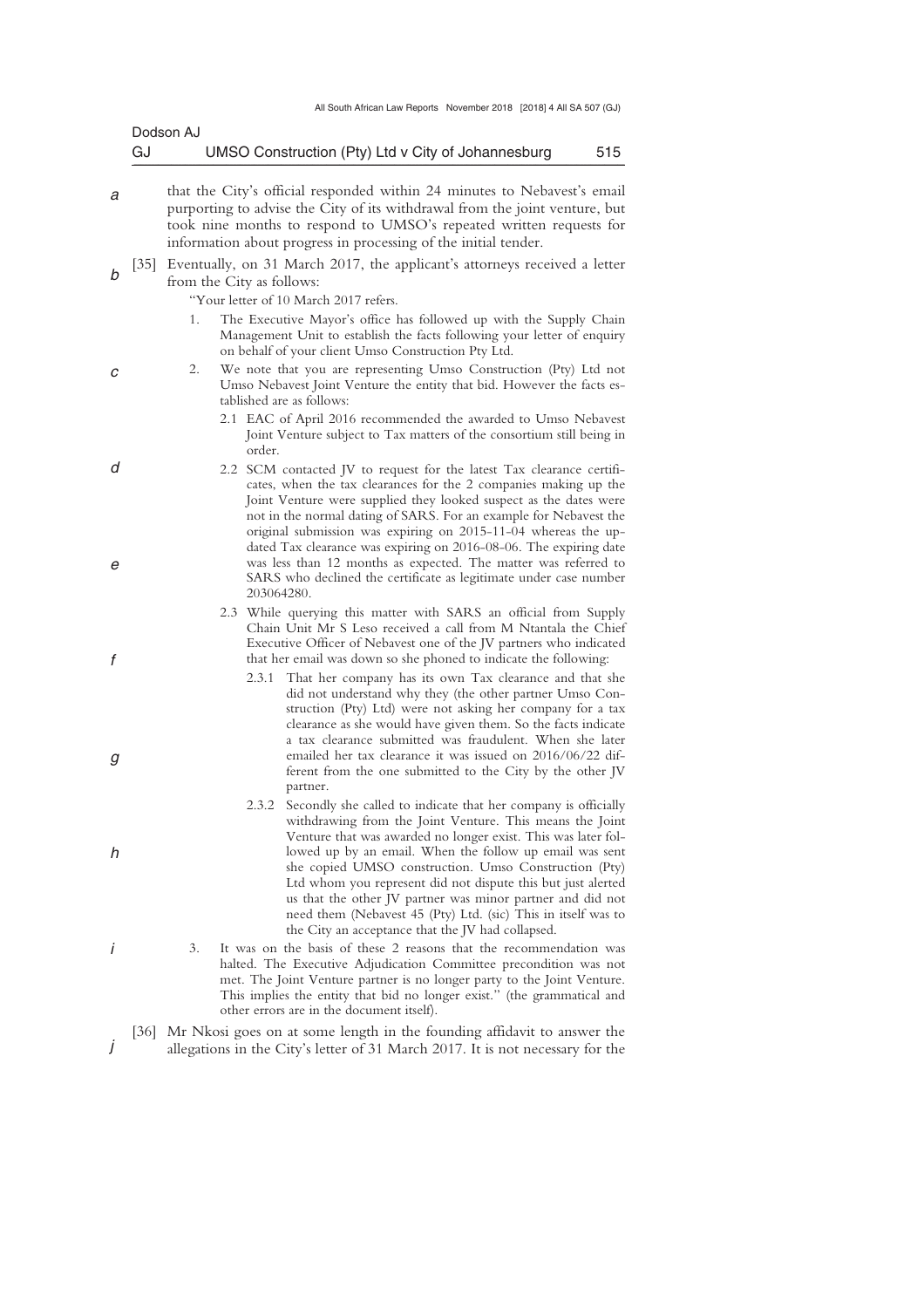*a* 

*b* 

*c* 

 decision required of the Court in this matter to consider the adequacy or otherwise of those responses. What is important is that he points out that neither the alleged fraud in relation to the tax certificates, nor the alleged collapse of the joint venture had ever been taken up with UMSO and they had never been afforded any opportunity to respond before "the recommendation was halted".

\_\_\_\_\_\_\_\_\_\_\_\_\_\_\_\_\_\_\_\_\_\_\_\_\_\_\_\_\_\_\_\_\_\_\_\_\_\_\_\_\_\_\_\_\_\_\_\_\_\_\_\_\_\_\_\_\_\_\_\_\_\_\_\_\_\_\_\_\_\_\_\_\_\_\_\_\_\_\_\_\_\_\_\_\_\_\_\_\_\_\_\_\_\_\_\_\_\_\_\_\_\_\_\_\_\_\_\_\_\_\_\_\_\_\_\_\_\_\_\_\_\_\_\_\_\_\_\_\_\_\_\_\_\_\_\_\_\_\_\_\_\_\_

- [37] UMSO's attorneys sent their response to the City's letter of 31 March 2017 on 12 April 2017. In the letter UMSO's attorneys announced their intention to bring review proceedings and requested the provision of a range of documents relating to the bid evaluation and adjudication process for purposes of the review.
- [38] On 26 April 2017, the City replied refusing to provide the documents on the basis that the request came on behalf of UMSO and not on behalf of the joint venture. A further letter from UMSO's attorneys pointing out in what respects it considered the City's stance to be erroneous went unanswered.
- *d e*  [39] The upshot was the launch by UMSO of the review application in respect of the initial tender, which was served on the City on 4 July 2017. The grounds of the review pertain to the impact of the alleged attempts at bribery on the decision-making process, the delays in the process, the procedural unfairness in concluding that the tax certificates were fraudulent without affording the joint venture an opportunity to respond and an error of law in regard to the impact of the purported withdrawal of Nebavest.
- *f*  [40] Consequent upon the review, the City became obliged to furnish its record of proceedings in terms of rule 53(1)(b) on or before 6 July 2017. Nothing was received from the City and as a result the matter was set down for hearing on an unopposed basis for 28 August 2017. Three days before the review application was due to be heard, on 25 August 2017, the City belatedly delivered a notice of intention to oppose. This resulted in the removal of the matter from the unopposed roll as well as settlement negotiations, which did not succeed.
- [41] Following this, despite letters of enquiry from the applicant's attorneys, g neither the record nor any answering affidavit was filed in the review proceedings by the time that this urgent application was launched on 7 May 2018, ten months after the record was due.
- *h*  open a new tender process in respect of the works which were the subject [42] On 28 February 2018, Mr Nkosi discovered that the City had decided to matter of the initial tender. A letter was therefore sent by UMSO's attorneys on the same day in which it:
	- 42.1 pointed out that the record had still not been provided;
	- *i*  42.2 stated that it had come to UMSO's attention that the City intended to advertise a tender for works which were identical to, or substantially the same as, the works or projects which formed the initial tender, now the subject matter of the review application;
	- 42.3 averred that the delaying of the review application by failing to file the record was a delaying tactic;
- 42.4 requested a date to be provided by when the record would be filed; j

516 All South African Law Reports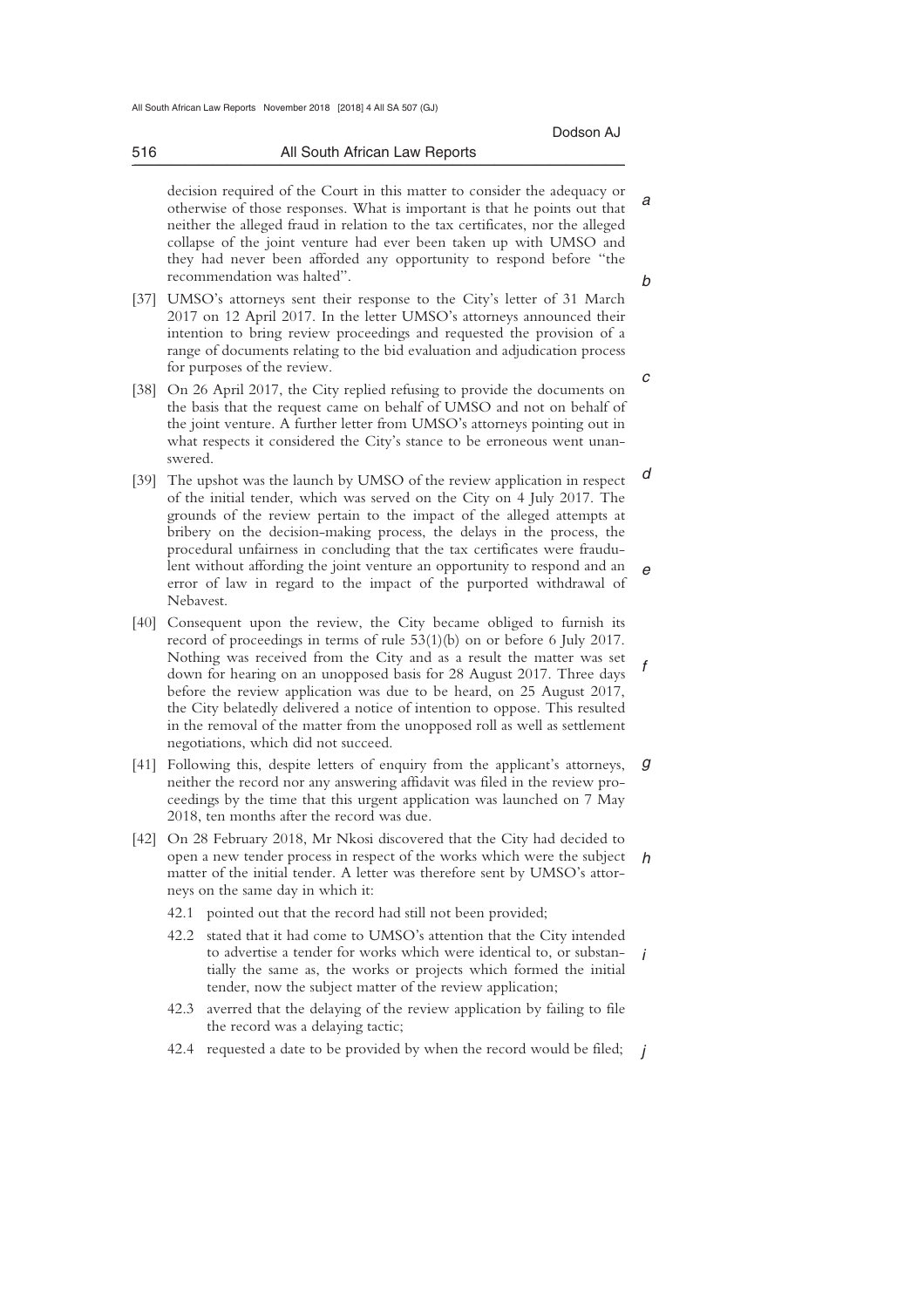| Dodson AJ |                                                    |     |
|-----------|----------------------------------------------------|-----|
| GJ        | UMSO Construction (Pty) Ltd v City of Johannesburg | 517 |

- *a*  42.5 requested a written undertaking that pending the review the City would not proceed to advertise a new tender in respect of the works; and
	- 42.6 stated that if they did not do so, UMSO would proceed with an urgent interdict to suspend the continuation of the new tender process.
	- [43] Notwithstanding the request for an undertaking not to proceed with the new tender, it was indeed advertised on 5 March 2018. It is not disputed that it relates to essentially the same works as those under the initial tender.
- *c*  [44] Letters were then sent by UMSO's attorneys on 8 March 2018, 19 March 2018 and 25 April 2018, following up on the letter of 28 February 2018, pointing out that the new tender had been initiated and calling on the City, through its attorneys, not to proceed with the new tender process.
- *d*  [45] The City did not respond and accordingly the present application was launched on 8 May 2018 to interdict the processing of the new tender. Nebavest is joined as the second respondent in the application but has not opposed it.

### **The City's answer**

*b* 

*f* 

*i* 

*j* 

- *e*  [46] The City's answering affidavit is deposed to by Mr Mogashoa, the group head: legal and contracts department of the City.
	- [47] The City's answering affidavit reveals substantial new information regarding the bid process which was obviously not known to UMSO at the time that it launched the urgent proceedings. Apparently, the joint venture was identified as one of four short listed bidders after deliberation by the bid evaluation committee or "BEC".
	- [48] The City's executive adjudication committee ("EAC") "which is the body that is empowered to award large tenders" requested a liquidity and going concern analysis report on UMSO and Nebavest. The report was
- *g*  furnished on 13 April 2016. It expressed some reservations about their financial positions and on this basis recommended that the City seek a performance guarantee.
- *h*  [49] The EAC held various meetings in relation to the tender. The last meeting was held on 26 April 2016. A report was prepared for purposes of that meeting and concluded that the joint venture had the necessary technical ability to handle the project under consideration. The report therefore recommended that the tender be awarded to the joint venture.
	- [50] The minute of the meeting forms an attachment to the City's answering affidavit. I need to quote the material part of the minute in full because there is significant dissonance between the minute and the version contained in the answering affidavit and the correspondence from the City officials that followed the EAC meeting, including the letter of 31 March 2017 referred to earlier. The material part of the minute reads as follows:
		- "6. Reports
		- Item 6 Contract No 479/15 Resubmission: Kliptown/Klipspruit Extension 7, Turnkey Development Project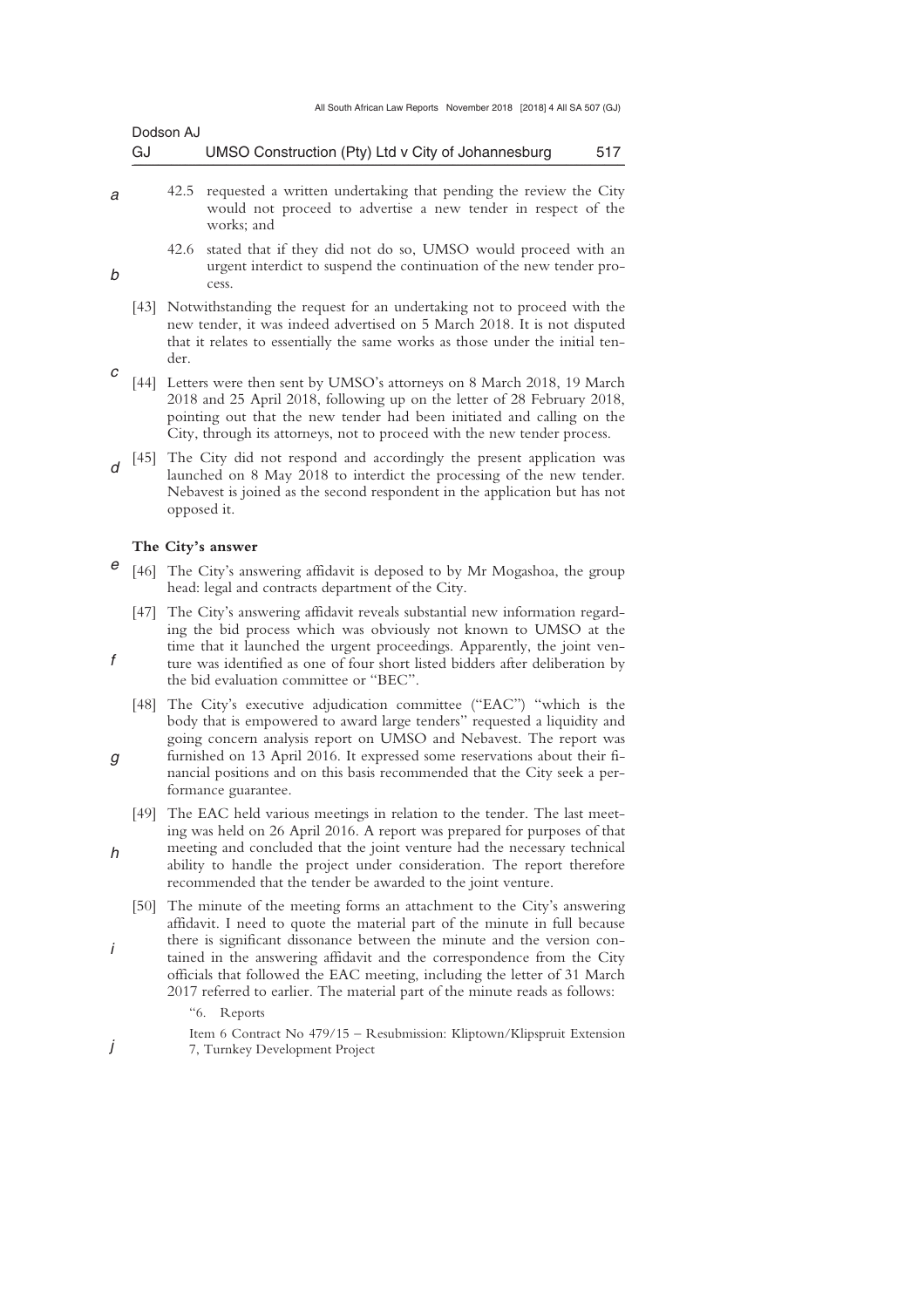|    | Dodson AJ                                                                                                                                                                                                                                                                                               |
|----|---------------------------------------------------------------------------------------------------------------------------------------------------------------------------------------------------------------------------------------------------------------------------------------------------------|
|    | All South African Law Reports                                                                                                                                                                                                                                                                           |
|    | The Committee raised the following concerns, comments and queries:                                                                                                                                                                                                                                      |
| 1. | Probity needs to give opinion services on the report.                                                                                                                                                                                                                                                   |
| 2. | Page 30 for Risk identifier, the role of the probity advisor was to see if<br>risk is managed in a transparent way and considered all the facts.                                                                                                                                                        |
| 3. | The only risk were the initial work was done was the financial risk?                                                                                                                                                                                                                                    |
| 4. | That the City Treasury department also to conduct their own financial<br>risk analysis.                                                                                                                                                                                                                 |
| 5. | Committee advised the user department to do request performance<br>guarantee in the same way they use to do it for constructions, which is<br>requesting for bank guarantee and GSSCM should request the service<br>providers to submit the valid tax clearance certificates.                           |
|    | The user department responded as follows:                                                                                                                                                                                                                                                               |
|    | (i) Probity explained that it provided advisory services rather than opinion<br>services.                                                                                                                                                                                                               |
|    | ٠<br>They were advising BEC committee as moving along with the<br>process, unlike they were audits and checking compliance at the<br>end of the process                                                                                                                                                 |
|    | BEC committee picked-up that there was discrepancy with open-<br>٠<br>ing-tender register, the number of bidders on the register vicar vid<br>the actual bid documents                                                                                                                                  |
|    | The starting point was to reconcile the open register with the actual<br>٠<br>documents received                                                                                                                                                                                                        |
|    | The discrepancy aroused as a result of the fact that when they were<br>٠<br>moving the bid documents, some of the consortium bid documents<br>got removed from the main document and that was received.                                                                                                 |
|    | The role of Probity was to get Quantity survey to review the<br>٠<br>specification process to ensure that the process followed was fair and<br>transparent                                                                                                                                              |
|    | Quantity Surveyor advised that the process was separated into pre-<br>contract stage and post-contract stage, were in post-contract stage<br>they were looking at financial analysis of tenders which has been re-<br>ceived                                                                            |
|    | (ii) That all risks associated with the bidder were considered.                                                                                                                                                                                                                                         |
|    | (iii) That the City Treasury analysis come to the same conclusion as the<br>probity advisor's analysis, if the City has to make an award we have to<br>request the bidders to provide recent audited financial statements and let-<br>ter of guarantee were they say they will be able to execute work. |
|    | (iv) One of the recommendations was to explore $Jozi(\omega)$ work".                                                                                                                                                                                                                                    |
|    | The Chairperson proposed that the item be approved subject to amendments.                                                                                                                                                                                                                               |
|    | Individual members concurred.                                                                                                                                                                                                                                                                           |
|    | Therefore it was                                                                                                                                                                                                                                                                                        |
|    | Resolved                                                                                                                                                                                                                                                                                                |
| 1. | That Contract No: 479/15: Kliptown Klipspruit EXT 7 Turnkey<br>Development Project be awarded to Umso Nebavest JV for an amount<br>not exceeding R435 461 804,21 (including 14% VAT and 10% Contin-<br>gencies) for a construction period of 3 years.                                                   |
| 2. | That General Conditions of Contract agreement (GCC2010, (2ed)) be                                                                                                                                                                                                                                       |
|    | entered into with Umso Nebavest JV.                                                                                                                                                                                                                                                                     |
|    |                                                                                                                                                                                                                                                                                                         |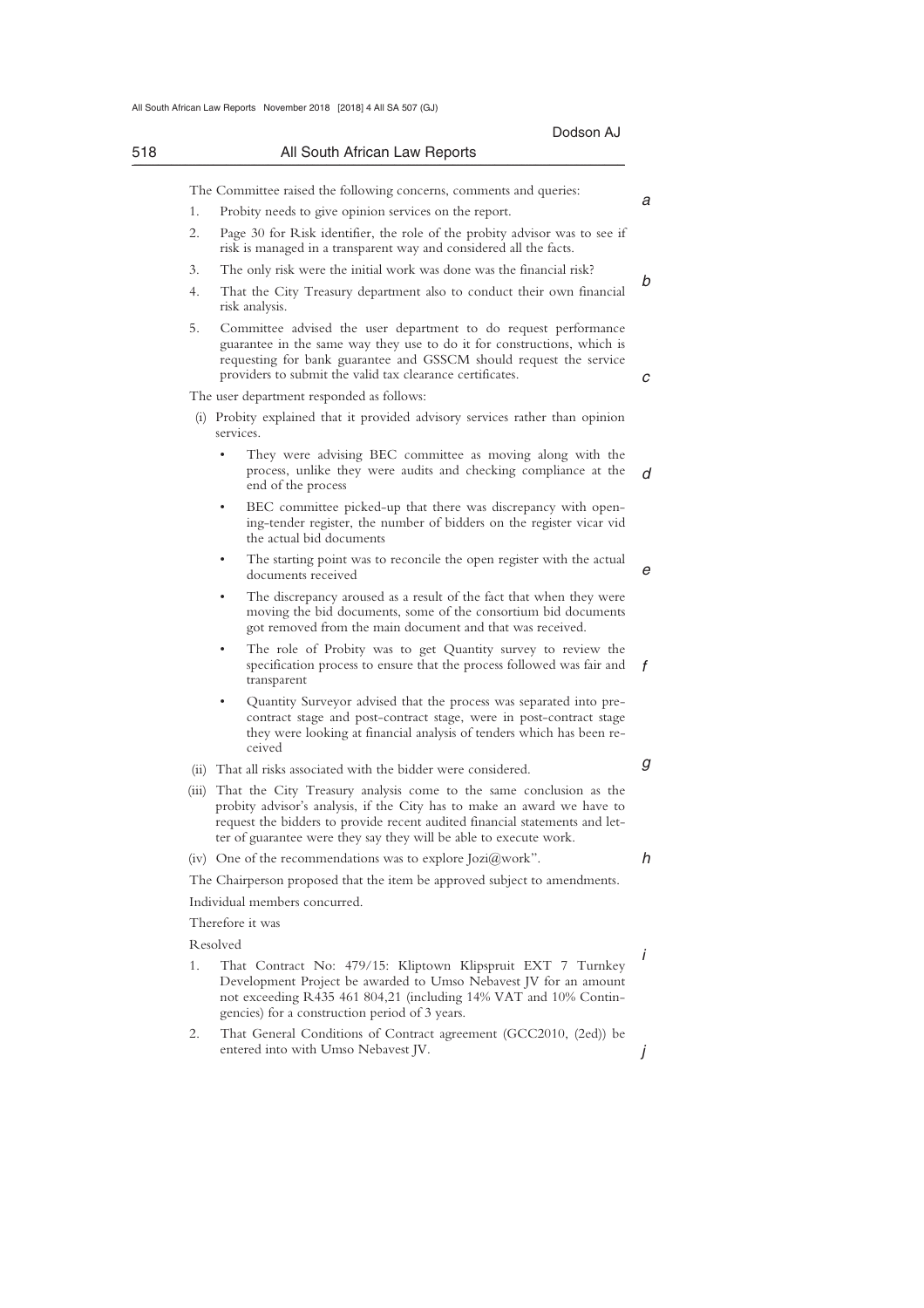| GJ                | Dodson AJ<br>UMSO Construction (Pty) Ltd v City of Johannesburg<br>519                                                                                                                                                                                                                                                                                                                                                                                           |
|-------------------|------------------------------------------------------------------------------------------------------------------------------------------------------------------------------------------------------------------------------------------------------------------------------------------------------------------------------------------------------------------------------------------------------------------------------------------------------------------|
|                   | 3.<br>That the Acting Executive Director: Housing be authorised to sign the<br>contract, in consultation with the Group Head: Group Legal and Con-<br>tracts, and avail a copy to Group Head: Strategic Supply Chain Man-<br>agement within 30 days from signature thereof.                                                                                                                                                                                      |
|                   | 4.<br>That the Acting Executive Director: Housing shall, before the contract<br>referred to above is signed, ensure that the contractor is up to date with<br>the payments of its municipal accounts with the City of Johannesburg<br>Metropolitan Municipality, or that adequate arrangements for payment<br>thereof have been made and to provide the Executive Director: Finance<br>with written confirmation thereof.                                        |
|                   | 5.<br>That the Group Chief Financial Officer be authorised to sign the letter<br>of award after the provisions of paragraph 4 above have been complied<br>with.                                                                                                                                                                                                                                                                                                  |
|                   | That the Bid Evaluation Committee confirms that none of the Directors<br>6.<br>of the recommended tenderer are in the service of the City.                                                                                                                                                                                                                                                                                                                       |
|                   | That permission be granted to the Department of Housing to enter into<br>7.<br>negotiations with the recommended tenderer to determine the nature<br>and extent of works that could be subcontracted to local SMME's." (the<br>grammatical and other errors are in the document itself).                                                                                                                                                                         |
| [51]              | Based on this minute, the City alleges in its answering affidavit that the<br>EAC raised "concerns, comments and queries" including a concern re-<br>garding the submission of valid tax clearance certificates.                                                                                                                                                                                                                                                 |
| $[52]$            | The answering affidavit then goes on to refer to the correspondence<br>between the City, UMSO and Nebavest, which has already been referred<br>to earlier in the judgment.                                                                                                                                                                                                                                                                                       |
| $\left[53\right]$ | Strangely, the answering affidavit makes no mention of the fact that an<br>award of the tender had in fact been made to the joint venture at the<br>meeting on 26 April 2018 as recorded in the minute, save where<br>Mr Mogashoa avers that $-$<br>"The City advised the joint venture on 19 July 2016 that the award was for<br>the joint venture, not for the applicant and that the City had not been given                                                  |
|                   | information on the second respondent".<br>[54] This averment is misleading. The document attached to the answering<br>affidavit to substantiate the averment says nothing of the sort. Rather, it is<br>an internal exchange of email correspondence between City officials on<br>19 May 2016. The particular email upon which reliance is, misleadingly,<br>placed, is addressed by Nokuzola Deliwe to Zacharia Moabi Pekane at<br>3:31pm and reads as follows: |
|                   | "Hi Moabi,<br>Thanks for the information below, on the attachments, there is quarterly man-<br>agement accounts statement for UMSO and nothing for Nebavest. Kindly re-<br>quest the document from Nebavest because the award is for Joint Venture and<br>not for one company.<br>Regards,<br>Zola".                                                                                                                                                             |
| [55]              | This is followed by another email from her saying:<br>"Hi Moabi,<br>Also ask Nebavest to use their own letterhead for Quarterly Management Ac-<br>count Statements.<br>Regards<br>Zola".                                                                                                                                                                                                                                                                         |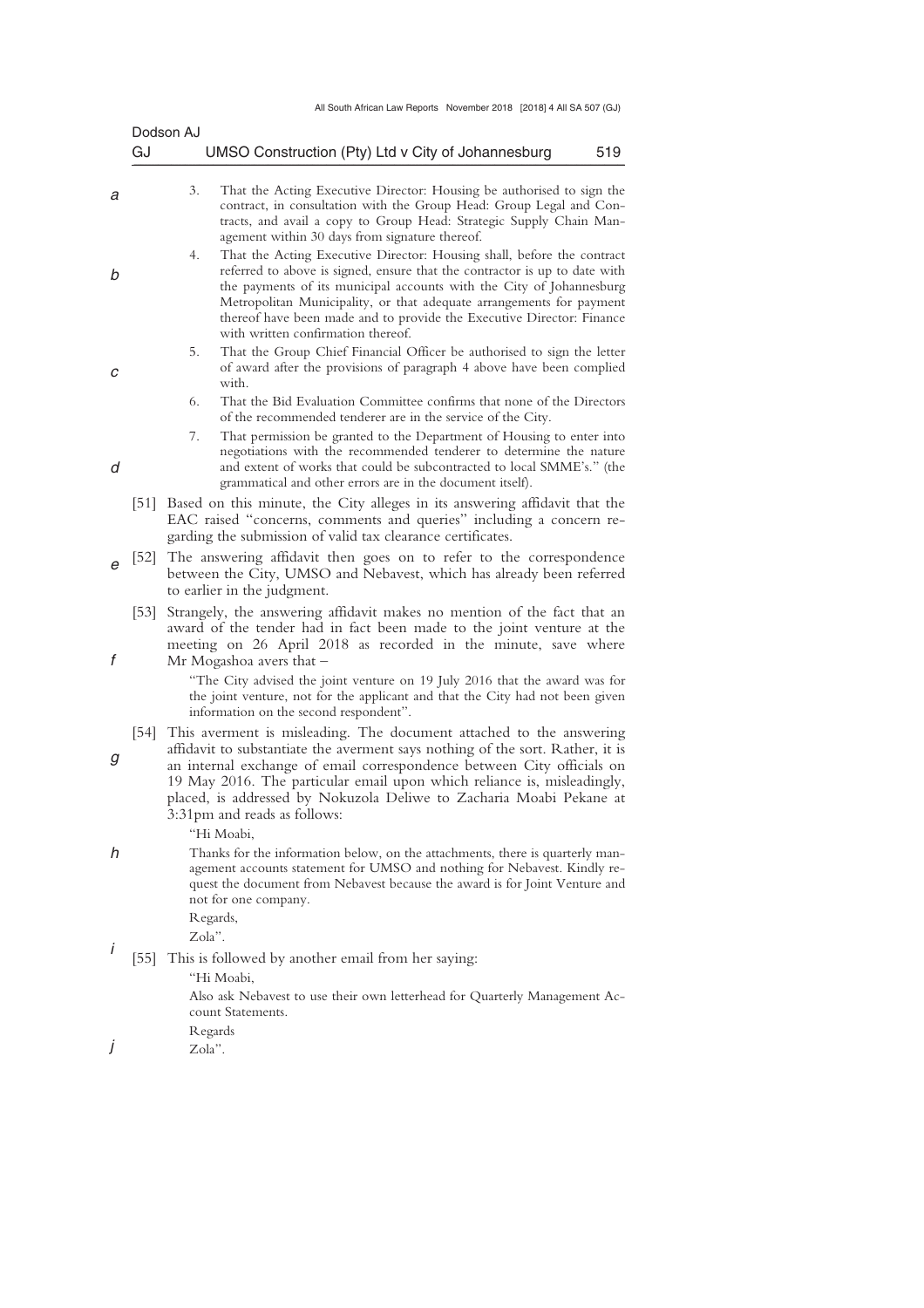|        | Dodson AJ                                                                                                                                                                                                                                                                                                                                                                                                                           |
|--------|-------------------------------------------------------------------------------------------------------------------------------------------------------------------------------------------------------------------------------------------------------------------------------------------------------------------------------------------------------------------------------------------------------------------------------------|
| 520    | All South African Law Reports                                                                                                                                                                                                                                                                                                                                                                                                       |
| [56]   | Moabi then responds to Zola saying:<br>"It sorted now (sic)".                                                                                                                                                                                                                                                                                                                                                                       |
| $[57]$ | Mr Mogashoa then goes on to aver as follows:<br>"The City officials, namely Nokuzola Deliwe and Kiran Ramkissoon, made<br>various enquiries to the SARS (sic) regarding the tax clearance certificates by<br>members of the joint venture. SARS advised that the certificates were invalid.<br>SARS provided the City officials with case numbers regarding queries regard-<br>ing the validity of the tax clearance certificates". |
| $[58]$ | This correspondence between the City officials is then attached, along<br>with UMSO and Nebavest's tax clearance certificates. On three of them<br>there is written onto the certificate in handwriting the words "Declined<br>for SARS" and a case number is then given and on the fourth certificate<br>in handwriting appear the words "No Records per SARS" and a case<br>number is again given.                                |
| [59]   | The affidavit then goes on to make reference to the correspondence<br>referred to earlier regarding Nebavest's withdrawal from the joint venture.                                                                                                                                                                                                                                                                                   |
| [60]   | Mr Mogashoa does concede that the City had not, before 31 March 2017,<br>ever advised the applicant that the City had taken a decision regarding the<br>tender. No explanation is given in this regard, save that it is alleged in the<br>answering affidavit that the City could not convey the decision of the<br>EAC to the joint venture until the City had satisfied itself with the tax af-                                   |
|        | fairs of the joint venture. However, as appears from the correspondence,<br>the documents upon which the City allegedly reached its conclusion in<br>relation to the alleged fraud pertaining to the tax certificates had already<br>been provided to the City, allegedly by SARS, by 10 June 2016.                                                                                                                                 |
| [61]   | The City also denies strenuously that there was any bribery as alleged by<br>the applicant.                                                                                                                                                                                                                                                                                                                                         |
| [62]   | The City takes three points in limine on the basis of which it contends that<br>the application stands to be dismissed without the need to enquire into its<br>merits:                                                                                                                                                                                                                                                              |
|        | The applicant has no legal standing to seek relief because it was not<br>62.1<br>the bidder in the initial tender. The bidder was the joint venture.<br>Therefore it was the joint venture alone that could seek relief in its<br>own name.                                                                                                                                                                                         |
|        | 62.2<br>The parties that have submitted bids in the new tender are inter-<br>ested parties who ought to have been joined in the urgent applica-<br>tion as respondents.                                                                                                                                                                                                                                                             |
|        |                                                                                                                                                                                                                                                                                                                                                                                                                                     |

- *h*  62.3 The applicant failed to make out any case for urgency. The urgency was self-created as a result of the delays in launching the urgent application.
- [63] In relation to the merits of the application, the City disputed on various grounds that the applicant had made out a case for the grant of interim relief.
- [64] I proceed to consider the first two points *in limine*. Urgency is considered *i* at the end of the judgment.

## **Legal standing**

nents to this argument. The first is that the effect of rule  $14$  is that an  $j$ [65] The City disputed the applicant's legal standing. There were two compo-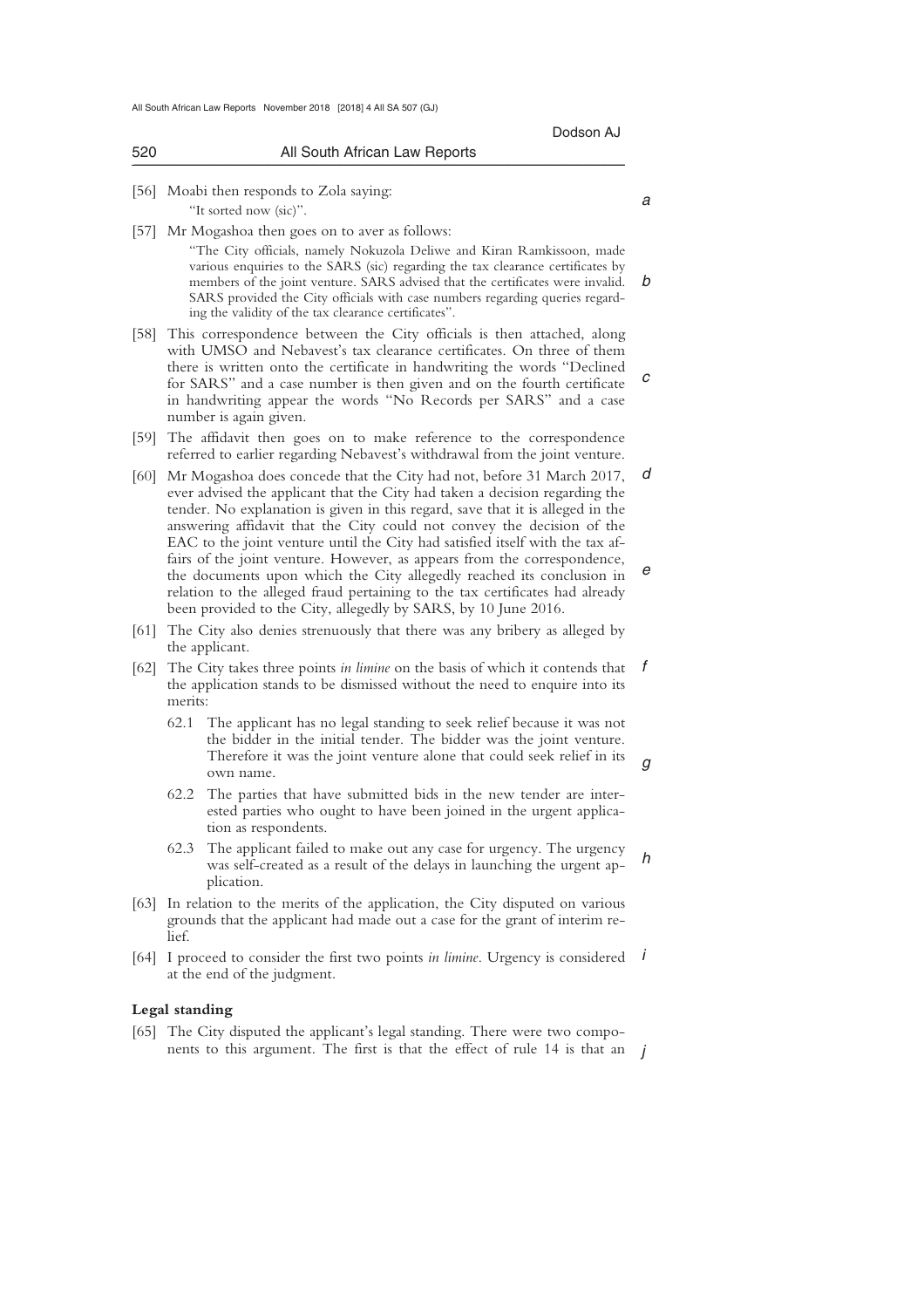| Dodson AJ |                                                    |     |
|-----------|----------------------------------------------------|-----|
| GJ        | UMSO Construction (Pty) Ltd v City of Johannesburg | 521 |

- *a*  entity such as a partnership or unincorporated association must bring proceedings in the name of the partnership or the unincorporated association. A member of an unincorporated association and a partner of a partnership cannot bring proceedings in its own name.
- *b*  [66] Both parties characterised the joint venture as a partnership. The joint venture agreement characterises it as an unincorporated association. At this stage of the proceedings nothing turns on this as the principles regarding joinder are essentially the same for both.
	- [67] The City relies for its challenge to legal standing, on the judgment of this Court in *Stefanutti Stocks Cycad Pipelines Joint Venture v Rand Water Board and others*, *Stefanutti Stocks* (*Pty*) *Ltd v Rand Water Board and others.*<sup>2</sup>
	- [68] Rule 14 provides in relevant part as follows:

"(2) A partnership, a firm or an association may sue or be sued in its name".

[69] Association is defined in rule 14(1) as:

*c* 

"any unincorporated body of persons, not being a partnership".

- *d e*  [70] The word "may" is used in rule 14(2) and not the words "must", or "shall". The provision is facilitative rather than peremptory. *Stefanutti* is not authority for any conclusion to the contrary. In that case, the situation was the reverse of the present case. A joint venture sued in its own name and its standing to do so was challenged. The Court, correctly, rejected that challenge. There, the joint venture was characterised as a partnership and the Court recognised its standing to sue. Correctly so: rule 14(2) provides for this.
	- [71] In *Ex*-*TRTC United Workers Front and others v Premier*, *Eastern Cape*  Province,<sup>3</sup> Van Zyl J explained the position as follows:
- *f g h i*  "The feature that a partnership, and an unincorporated association have in common is that they have no legal personality of their own and do not exist apart from the individuals of whom they are composed. It is by virtue of their legal nature, as well as the common-law rule, that a defendant may as of right demand the joinder in case of joint owners, joint contractors, partners and persons who have a direct interest in the outcome of the action, that each constituent member of these three legal figures must be joined and cited by name to avoid the claim being excipiable for non-joinder. It is in this context that rule 14 was introduced. The purpose of the rule is to simplify the method of citation by enabling an aggregate of persons to be sued in the name which is descriptive of it and to ensure that a plaintiff's claim is not defeated by technical defences of non-joinder. 'In effect the rule says this: the common law procedure of suing each individual member of an unincorporated association need therefore not to be followed, the plaintiff being entitled to sue the unincorporated association by name'. The rule enables a plaintiff to successfully sue the members of an association or, in the case of a partnership, the individual partners where he may not know who they are. What it effectively does is to allow the individual persons who formed the partnership or firm or association to sue or be sued in the name the entity usually bears. 'Implicit in at least the provisions of sub-rules (1) and (2) is that the actual party which trades thus is

 $\overline{\phantom{a}}$  , where  $\overline{\phantom{a}}$ 

 <sup>2 [2013]</sup> ZAGPJHC 171 (7 June 2013).

*j*  3 2010 (2) SA 114 (ECB) [reported at [2009] JOL 23737 (ECB) – Ed].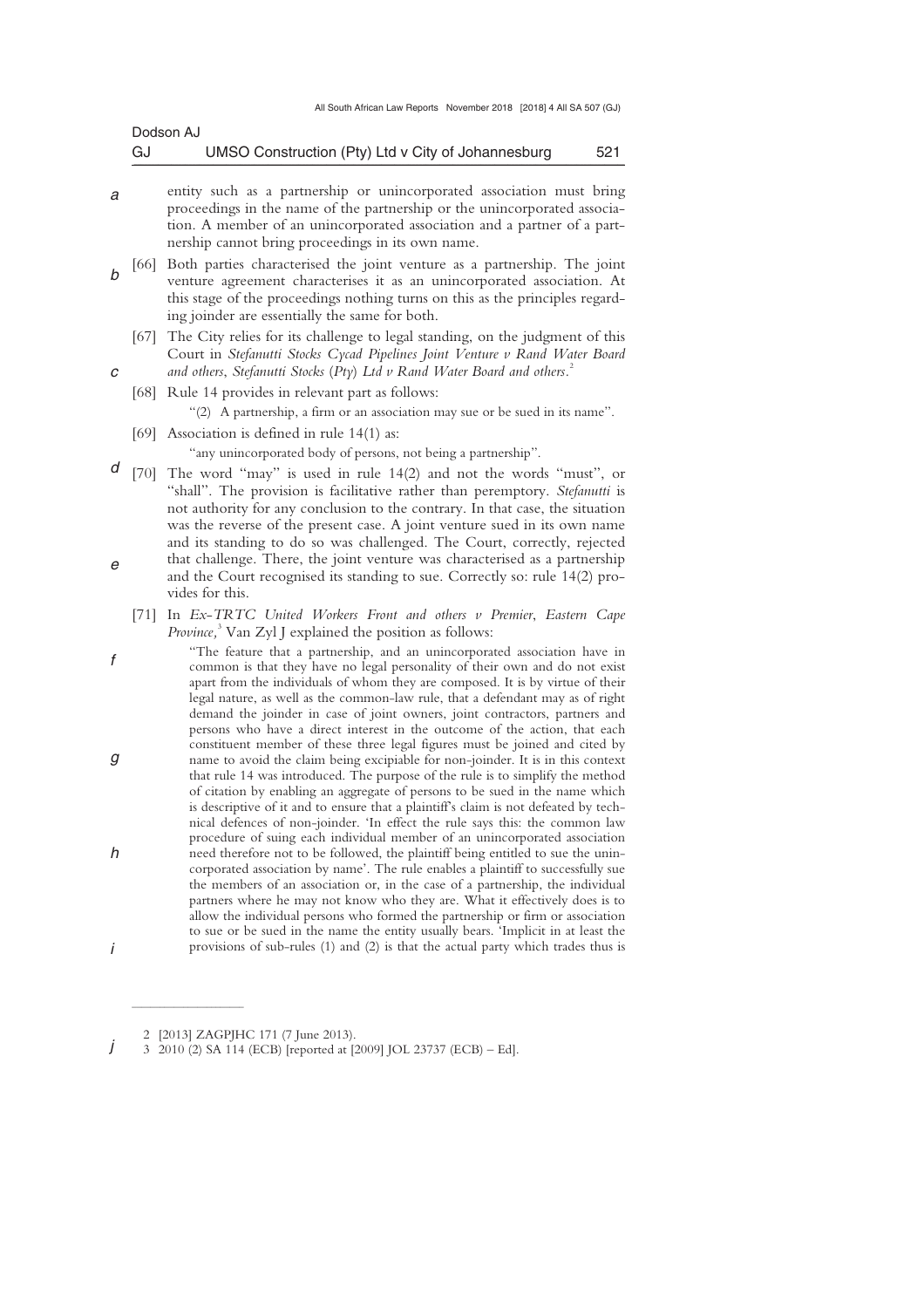*b* 

*a*  the actual plaintiff<sup>4</sup>. To put it differently, the members of the partnership or association, as the case may be, will be regarded as if they had been cited individually by name.

- [15] Rule 14 is therefore nothing more than a procedural aid assisting a plaintiff to cite certain legal entities that do not have any existence separate from their members or owners".
- [72] That judgment was followed by this Court in *United Apostolic Faith Church v Boksburg Christian Academy*, <sup>5</sup> holding that –

\_\_\_\_\_\_\_\_\_\_\_\_\_\_\_\_\_\_\_\_\_\_\_\_\_\_\_\_\_\_\_\_\_\_\_\_\_\_\_\_\_\_\_\_\_\_\_\_\_\_\_\_\_\_\_\_\_\_\_\_\_\_\_\_\_\_\_\_\_\_\_\_\_\_\_\_\_\_\_\_\_\_\_\_\_\_\_\_\_\_\_\_\_\_\_\_\_\_\_\_\_\_\_\_\_\_\_\_\_\_\_\_\_\_\_\_\_\_\_\_\_\_\_\_\_\_\_\_\_\_\_\_\_\_\_\_\_\_\_\_\_\_\_

*c*  "In the absence of the procedural aid of Uniform Rule 14(2), the plaintiff would have been constrained to cite and join each individual forming part of the association. The rule thus simplifies the method of citation by *enabling* such a body of persons to be sued in the name which it normally bears and which is descriptive of it. It ensures that a plaintiff's claim is not defeated by technical defenses in regard to the citing of a party. Rule 14(2) is, however, *a procedural aid only*. *It cannot vest legal personality where it does not exist*". (emphasis added).

- *d e*  [73] The effect of rule 14(2) in the context of this matter is that UMSO had a choice either to sue in the name of the joint venture or to follow the common law path and ensure that both parties to the joint venture, UM-SO and Nebavest, were joined. In this case, it chose the latter course. However, because Nebavest has purported to withdraw from the joint venture, and is seemingly no longer cooperating with UMSO, the appropriate method of joinder was to join it as a respondent. This UMSO has done.
- *f g*  [74] The second component of this challenge was made on the basis of the Constitutional Court's decision in *Areva NP v Eskom Holdings SOC Ltd*  and another.<sup>6</sup> However that case is distinguishable on the facts. One company in a group submitted a bid in response to a tender as agent for another company in the group. When the company that had submitted the bid as agent brought review proceedings to set aside the award of the tender to a different company, it asserted standing on the basis that it had submitted the bid in its own right. The Constitutional Court found that this was not the basis of the bid. Because it had made the bid as agent for another entity and not in its own right, its legal standing was rejected<sup>7</sup>.
- [75] In the present matter, UMSO did not act as agent for the joint venture or for Nebavest. It was a party to the joint venture and stood to benefit from the bid, if awarded, in its own right. It therefore clearly has a direct and substantial legal interest in the dispute.
- [76] In the circumstances, I am satisfied that UMSO had legal standing to bring the urgent application.

*h* 

 $\overline{\phantom{a}}$  , where  $\overline{\phantom{a}}$ 

*i* 

 <sup>4</sup> *Per* Horwitz AJ in *Absa Bank Ltd v Blignault and another and 4 similar cases* 1996 (4) SA 100 (O) at 102D.

 <sup>5 2011 (6)</sup> SA 156 (GSJ) at para [45]. 6 2017 (6) SA 621 (CC).

 <sup>7</sup> See especially at para [44].

*j*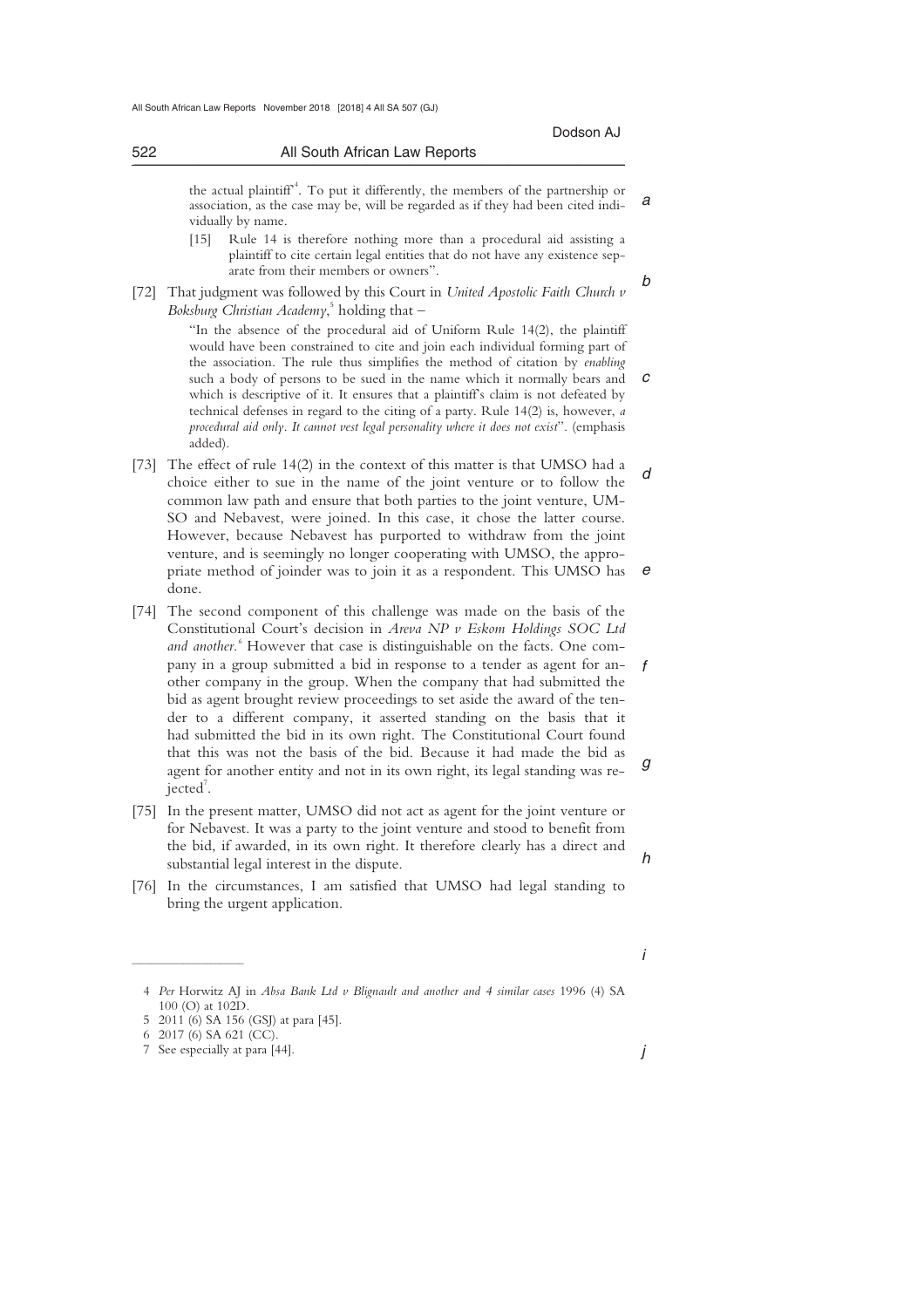| Dodson AJ |                                                    |     |
|-----------|----------------------------------------------------|-----|
| GJ        | UMSO Construction (Pty) Ltd v City of Johannesburg | 523 |

#### *a*  **Non-joinder**

*b* 

*c* 

*d* 

*e* 

*f* 

*h* 

*i* 

*j* 

- [77] The position in relation to joinder was summarised in *Mashike and Ross NNO and another v Senwesbel Limited and another*<sup>8</sup> as follows:
	- "[20] Where a party has a direct and substantial interest in any order a Court may make, or if such order cannot be sustained or carried into effect without prejudicing that party, the joinder of that party is necessary unless the Court is satisfied that that party waived his or her right to be joined or agreed to be bound by the order. The enquiry as to nonjoinder is a matter of substance and not of form:
		- The substantial test is whether the party that is alleged to be a necessary party for purposes of joinder has a legal interest in the subject-matter of the litigation, which may be affected prejudicially by the judgment of the Court in the proceedings concerned.

And in *Amalgamated Engineering Union v Minister of Labour*, it was said:

- "Indeed it seems clear to me that the Court has consistently refrained from dealing with issues in which a third party may have a direct and substantial interest without either having that party joined in the suit or, if the circumstances of the case admit of such a course, taking other adequate steps to ensure that its judgment will not prejudicially affect that party's interests'.
	- A 'direct and substantial interest' in a matter connotes 'an interest in the right which is the subject-matter of the litigation and. . . not merely a financial interest which is only an indirect interest in such litigation'".
- [78] The City contended that the application stood to be dismissed on account of UMSO's failure to join the parties who had submitted bids in the new tender process. UMSO contended in response that the bidders in the new tender did not have a direct and substantial interest warranting joinder. They argued that the bidders in the new tender did not have any legal rights or legitimate expectations with regard to the processing stages of
- *g*  the new tender. Were the City to cancel the new tender before any award is made, that decision would not have any direct external legal effect on the bidders and no right of theirs would be infringed. The grant of the interim interdict sought in this application would be no different in its effect. Accordingly there was no need for the bidders in the tender to have been joined.
	- [79] In support of this contention, UMSO relied on cases which establish that where a public authority takes a decision to cancel a tender prior to its adjudication, its decision does not amount to administrative action under the Promotion of Administrative Justice Act No 3 of 2000 ("PAJA").<sup>9</sup>
	- [80] There is no direct correlation between the enquiry as to (a) whether conduct amounts to administrative action within the definition of that term in section 1 of PAJA (which includes requirements that the decision in question adversely affects rights and has a direct external legal effect) and (b) whether a party potentially affected by litigation in relation to a

 $\frac{1}{2}$  , and the set of the set of the set of the set of the set of the set of the set of the set of the set of the set of the set of the set of the set of the set of the set of the set of the set of the set of the set

 <sup>8 [2013] 3</sup> All SA 20 (SCA) at para [20].

 <sup>9</sup> *City of Tshwane v Nemviti Technologies* (*Pty*) *Ltd* 2016 (2) SA 495 (SCA) at para [32]; *SAAB Grintek Defence* (*Pty*) *Ltd v South Africa Police Service and others* [2016] 3 All SA 669 (SCA) para [34].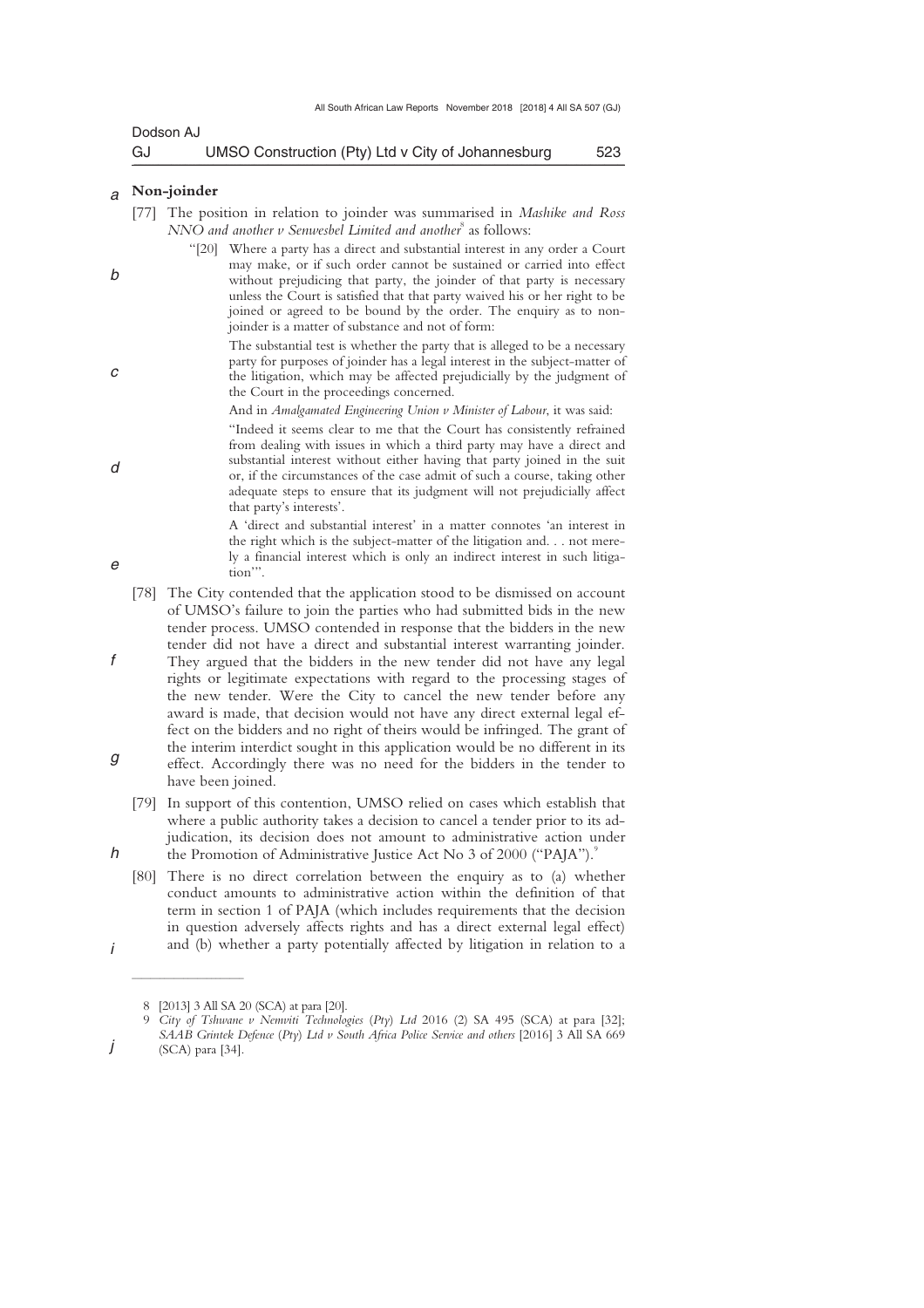#### 524 All South African Law Reports \_\_\_\_\_\_\_\_\_\_\_\_\_\_\_\_\_\_\_\_\_\_\_\_\_\_\_\_\_\_\_\_\_\_\_\_\_\_\_\_\_\_\_\_\_\_\_\_\_\_\_\_\_\_\_\_\_\_\_\_\_\_\_\_\_\_\_\_\_\_\_\_\_\_\_\_\_\_\_\_\_\_\_\_\_\_\_\_\_\_\_\_\_\_\_\_\_\_\_\_\_\_\_\_\_\_\_\_\_\_\_\_\_\_\_\_\_\_\_\_\_\_\_\_\_\_\_\_\_\_\_\_\_\_\_\_\_\_\_\_\_\_\_

*a*  pending tender process has a direct and substantial legal interest in, or is otherwise potentially prejudiced by, the relief sought.

*b*  [81] The interim interdict sought against the processing of the new tender in the present proceedings is aimed at preserving the position pending a review of the decision-making pertaining to the initial tender. In the review, UMSO seeks relief that will take the form not only of reviewing the City's decision-making in relation to the initial tender, but also of confirming the award of the initial tender to it. Such a result would render the new tender process nugatory because it is in respect of the same works.

*c*  [82] In those circumstances, there can be no question that the bidders in the new tender have a direct and substantial interest in the outcome of the dispute and are potentially prejudicially affected by its outcome. They ought therefore to be joined in the present application.

- [83] The position where there is non-joinder was dealt with in *Mashike*<sup>10</sup> as follows:
	- *d*  "[22] Where there is a non-joinder the Court may direct that steps be taken to let the matter stand over until the interested parties have been joined or have indicated that they would be bound by the judgment. One way is to let the matter stand over until interested parties have filed their consents to be bound. Another is to issue a rule nisi rather than compelling the applicant to start proceedings *de novo*".
- *e*  [84] In the course of the hearing, I enquired of both parties whether the Court should issue a *rule nisi* rather than dismissing the application or requiring the applicant to start proceedings afresh.
- *f g*  [85] Counsel for the City contended on the basis of *Mashike* that it was not open to the Court to issue a *rule nisi* because there was no application for the grant of such *rule nisi* before me. In *Mashike*, the Court had declined to come to the assistance of the appellant because there was no application before it either for a stay of proceedings pending joinder, or for the issue of a *rule nisi*<sup>11</sup>. The City also contended that tenders were an open, public process and UMSO could have, and ought to have taken steps before commencing proceedings to establish the identity of the bidders in the new tender and to have joined them from the start. No public source of such information was however identified by the City.
- [86] UMSO contended that it was open to the Court to grant a rule *nisi*  together with interim relief, notwithstanding that a rule *nisi* formed no part of the notice of motion. During reply, UMSO moved an application for the grant of a rule *nisi* together with interim relief from the bar.
- *i*  [87] It seems to me that the only realistic source of the information as to the identity of the bidders in the new tender was the City itself. The City made it clear before the launching of the review, that it would not respond to a request for documents needed for the review because UMSO had no standing as it was not the bidder. It is probable that a request for information about the bidders would have met with a similar response. In

 $\overline{\phantom{a}}$  , where  $\overline{\phantom{a}}$ 

*h* 

 <sup>10</sup> Above fn 8.

 <sup>11</sup> At para [22].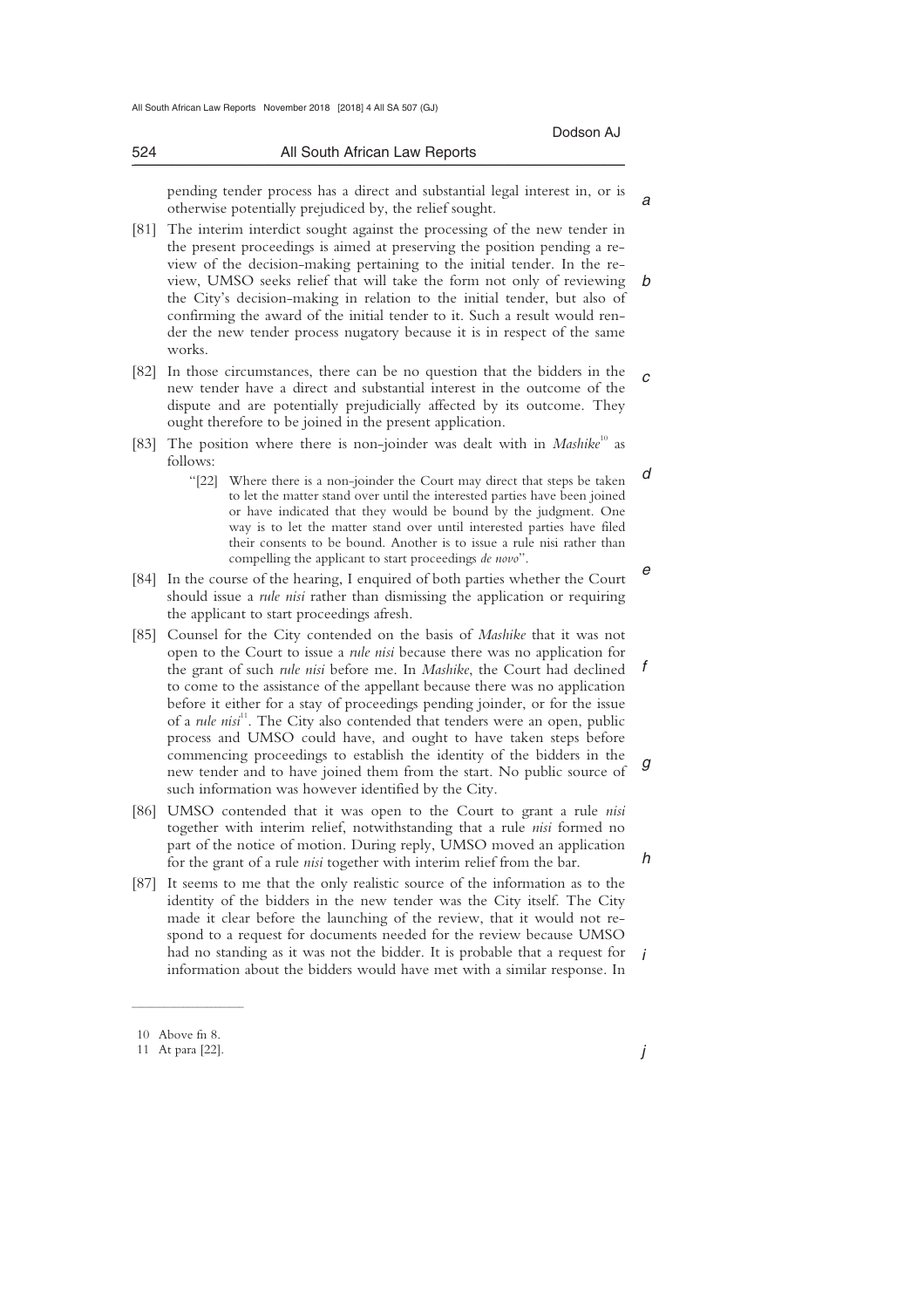| Dodson AJ |                                                    |     |
|-----------|----------------------------------------------------|-----|
| GJ        | UMSO Construction (Pty) Ltd v City of Johannesburg | 525 |

- *a b*  those circumstances it would be unfair to nonsuit UMSO on the basis of non-joinder. It is also noteworthy that in both the cases cited in *Mashike*  in support of the view that a Court was entitled to issue a rule *nisi* in circumstances of a non-joinder, no such relief had been sought at the commencement of the application.<sup>12</sup> As Van Dijkhorst J put it in  $Ex$  parte *Sengol Investments*, "*a rule nisi is a judicial invitation to join issue and the failure to appear after proper notice thereof is regarded as a waiver of the right to be joined and a submission to the order of the Court*" 13(emphasis added).
	- [88] In those circumstances, it is appropriate that the Court grant a rule *nisi*  calling upon the City and the bidders in the new tender to show cause why an order should not be made as sought in the notice of motion.
- [89] The question that then rises is whether UMSO has made out a case for the grant of an interim interdict pending the return day of the rule *nisi*. In the analysis that follows, that assessment is made on a *prima facie* basis on the facts and arguments that are before me. The bidders in the new tender may present different facts and argument on the return day of the rule *nisi*,
- should they choose to enter the fray. The findings in this judgment are not intended in any way to bind the Court that considers the matter at that stage. Nor should they be read as binding the Court hearing the review.
- *e*  [90] I accordingly turn to consider whether UMSO has satisfied the requirements for the grant of an interim interdict.

### **Requirements for an interim interdict**

### *Prima facie* **right**

- *f*  [91] The question whether or not UMSO has shown that it has a *prima facie*  right must be determined with reference to its constitutional right to seek the judicial review of the City's decision-making in relation to the initial tender. UMSO must show that it has a *prima facie* case for the review and setting aside of that component of the City's decision-making that had the effect of denying the joint venture the final award of the initial tender.
- *g*  [92] In making this assessment, it must be borne in mind that UMSO was constrained in preparing its founding affidavit in this application by the City's failure over a period of some 10 months to deliver the record of its decision-making, as it was required to do in terms of rule 53(1)(b). A proper assessment of the strength of the case in a review application is best
- *h*  made after the record has been filed and the applicant has exercised its right in terms of rule 53(4) to deliver a supplementary affidavit supplementing its grounds of review, together with an amended notice of motion.
	- [93] However, the City has attached to its answering affidavit a part of the record. This includes the tax certificates with the handwritten inscriptions

 $\frac{1}{2}$  , and the set of the set of the set of the set of the set of the set of the set of the set of the set of the set of the set of the set of the set of the set of the set of the set of the set of the set of the set

*i* 

*d* 

*c* 

 <sup>12</sup> *Ex parte Sengol Investments* (*Pty*) *Ltd* 1982 (3) SA 474 (T) at 477H–478F [also reported at [1982] 4 All SA 309 (T) – Ed]; *Ex parte Jacobson*: *In re*: *Alec Jacobson Holdings* (*Pty*) *Ltd*  1984 (2) SA 372 (W) at 377F–H [also reported at 1984] 3 All SA 349 (W) – Ed].

*j*  13 Above at 478F.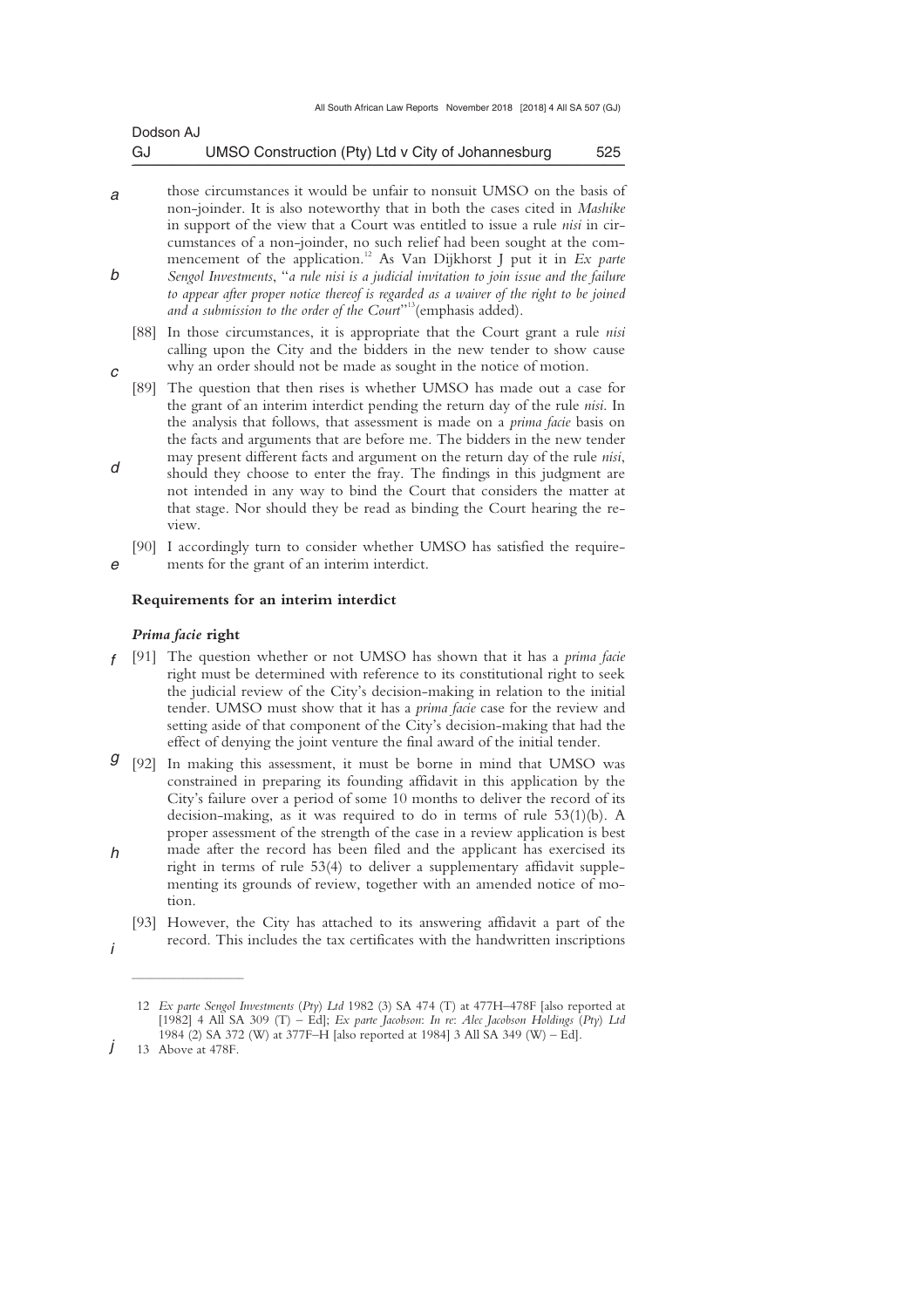*a*  on them to which I have referred above and what may turn out to be the most important part of the record, namely the minutes of the EAC decision of 26 April 2016.

\_\_\_\_\_\_\_\_\_\_\_\_\_\_\_\_\_\_\_\_\_\_\_\_\_\_\_\_\_\_\_\_\_\_\_\_\_\_\_\_\_\_\_\_\_\_\_\_\_\_\_\_\_\_\_\_\_\_\_\_\_\_\_\_\_\_\_\_\_\_\_\_\_\_\_\_\_\_\_\_\_\_\_\_\_\_\_\_\_\_\_\_\_\_\_\_\_\_\_\_\_\_\_\_\_\_\_\_\_\_\_\_\_\_\_\_\_\_\_\_\_\_\_\_\_\_\_\_\_\_\_\_\_\_\_\_\_\_\_\_\_\_\_

- *b*  [94] One of the review grounds which already forms part of the review and which was also referred to as a ground of review in the papers in this application is the complaint that the City breached UMSO's right to procedurally fair administrative action. More particularly, UMSO was never given a proper opportunity of responding to the allegations of fraud and invalidity in relation to the tax clearance certificates before it was decided not to proceed with the initial tender.
- *c*  [95] The principle is well established that before a public authority takes a decision on the basis of information of which the affected party was unaware, that authority must inform the party of that information and the affected party must be given the opportunity to be heard in relation to that information. $14$
- *d e f*  [96] The flimsy and hearsay nature of the evidence put up by the City in support of the alleged fraud made it all the more important that this component of procedurally fair administrative action was complied with. Whilst there was an exchange of correspondence on the tax certificates, this was left hanging by the City. The City did not respond to UMSO's email of 22 June 2016, sent within the stipulated deadline, suggesting a proper clarification of the issue with SARS, with UMSO's auditors present. Given this and the submission of the SARS pin numbers within the stipulated deadline, UMSO was entitled to believe that the concerns regarding the tax certificates had been addressed. Nor were the tax certificates now attached to the answering affidavits with the handwritten notes on them, ever put to the joint venture. On this basis alone, UMSO has a *prima facie* case for the review of the City's decision-making.
- [97] On the face of it, the City's decision-making based on the withdrawal of Nebavest from the joint venture was dealt with in a similarly procedurally unfair manner. UMSO was entitled to be heard before the City decided not to proceed with the tender on that ground.
- *g*  [98] When one takes into account the minute of the EAC's meeting of 26 April 2016, on the basis of which UMSO will be able to supplement its review grounds in its supplementary affidavit, it becomes apparent that UMSO has a number of further potential grounds for a review of the City's decision-making.
- *h*  [99] The most glaring of these is that, contrary not only to the City's correspondence in the period immediately following the meeting, but also to the answering affidavit in this application, the minute reveals that the

 $\overline{\phantom{a}}$  , where  $\overline{\phantom{a}}$ 

*i j*  14 *Theron v Ring van Wellington* 1976 (2) SA (1) (A) at 29 A–E [also reported at [1976] 2 All SA 286 (A) – Ed] and at 46A; *Maharaj v Chairman*, *Liquor Board* 1997 (1) SA 270 (N) at 277 G–1 [also reported at 1997 (2) BCLR 248 (N) – Ed]; *Farjas* (*Pty*) *Ltd v Regional Land Claims Commissioner*, *Kwazulu*–*Natal* 1998 (2) SA 900 (LCC) at para [29]–[30] [also reported at [1998] 1 All SA 490 (LCC) – Ed]; *Logbro Properties cc v Bedderson NO and others*  2003 (2) SA 460 (SCA) at para [23]–[26] [also reported at [2003] 1 All SA 424 (SCA) – Ed]; *Majake v Commission for Gender Equality and others* (09/14527) [2009] ZAGPJHC 27 (12 June 2009).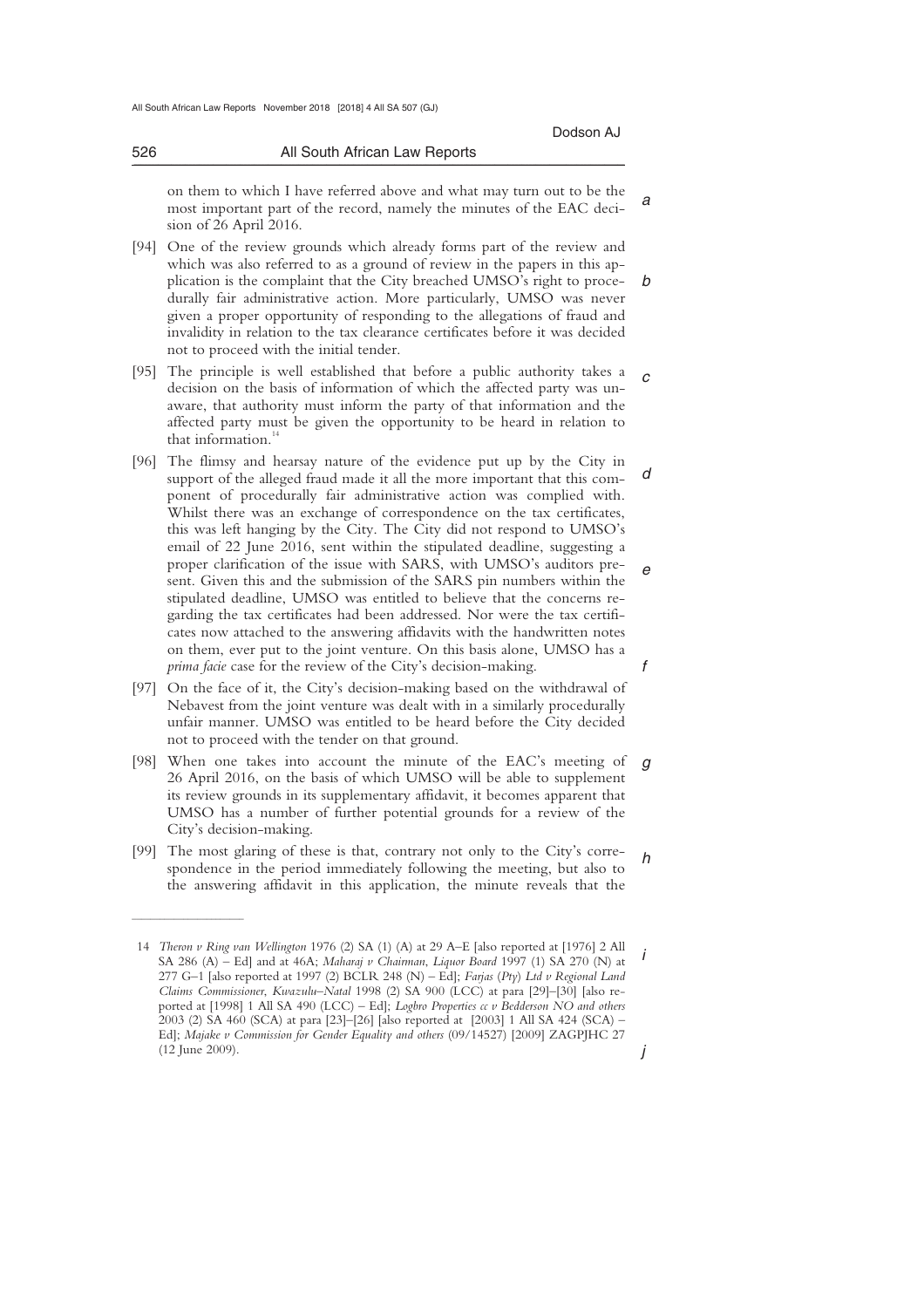| Dodson AJ |                                                    |     |
|-----------|----------------------------------------------------|-----|
| GJ        | UMSO Construction (Pty) Ltd v City of Johannesburg | 527 |

- *a b*  EAC in fact took a final decision to award the tender to the applicant. In the resolution of the committee recorded at the end of the minute, the only precondition to the signature of a contract with the joint venture consequent upon the award is "that the contractor is up to date with payments of its municipal accounts with City of Johannesburg Metropolitan Municipality, or that adequate arrangements for payment thereof have been made".
	- [100] Because of the misleading communications from the City officials following this meeting, UMSO was led to believe that the initial tender was discontinued and no decision was made to award the tender to it. The
- *c d*  fact that a final decision was in fact taken by the EAC on 26 April 2016 to award the tender to the joint venture will introduce into the review proceedings the question whether the City is now bound by that decision on the basis that it is *functus officio*. The well-established principle is that if the City wished to set aside its own decision, it could not do so of its own accord and would have to apply to court to have its decision set aside<sup>15</sup>. What this suggests *prima facie* is that UMSO may have a case not
- just for the review of the City's decision-making but also an order compelling it to give effect to the decision of its EAC to award the tender to, and conclude a contract with, the joint venture.
- *e*  [101] What the minute also reveals is that, *prima facie*, there were a number of misleading statements in the correspondence addressed by City officials to UMSO following the meeting of 26 April 2016:
	- [102] The email from the City of 6 June 2016 begins by saying "[w]e are in a process of finalising the above mentioned bid". This was not correct. The minute shows that the bid had been finalised by the award of the tender and a decision had been taken by the EAC to conclude a contract with the joint venture.
	- [103] The email of 6 June 2016 goes on to say that "one of the requirements is that the bidders submit their latest original tax clearance certificate". This is incorrect. In the deliberations preceding the resolution adopted at the end of the meeting, it is noted that –
	- "[c]ommittee advised the user department to do request performance guarantee in the same way they use to do it for constructions, which is requesting for bank guarantee and GSSCM should request the service provider to submit the valid tax clearance certificates (sic)".
	- [104] However, what is minuted in this part of the report is an exchange, with the Committee raising issues and the Departmental officials then responding. This part of the minute does not purport to reflect any decision-making by the EAC. That is reserved for the last part of the minute under the heading "resolved". What is clearly the final decision of the EAC is then set out in seven paragraphs in bold print. From that part of the minute, it appears that at the end of the meeting, after considering

*h* 

*f* 

*g* 

- 
- *i*

 $\frac{1}{2}$  , and the set of the set of the set of the set of the set of the set of the set of the set of the set of the set of the set of the set of the set of the set of the set of the set of the set of the set of the set

*j* 

 <sup>15</sup> *Oudekraal Estates* (*Pty*) *Ltd v City of Cape Town and others* 2004 (6) SA 222 (SCA) at para [37] [also reported at [2004] 3 All SA 1 (SCA) – Ed]; *MEC for Health*, *Eastern Cape and another v Kirland Investments* (*Pty*) *Ltd t*/*a Eye & Lazer Institute* 2014 (3) SA 481 (CC) at para [40] [also reported at 2014 (5) BCLR 547 (CC) – Ed].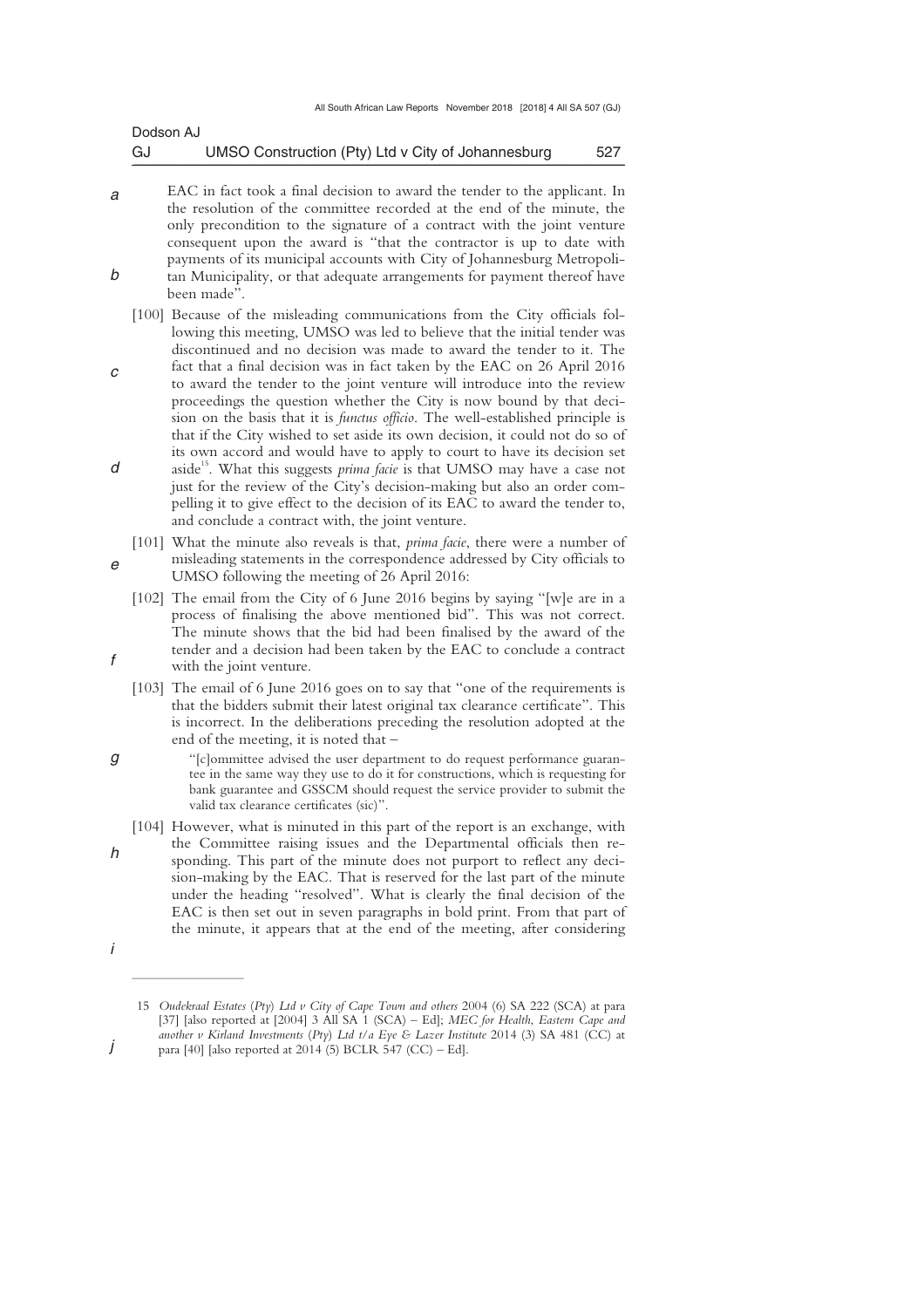*a*  the Department's response along with amendments proposed by the chairperson, the EAC decided to award the tender to the joint venture without stipulating any condition that tax clearance certificates be provided.

\_\_\_\_\_\_\_\_\_\_\_\_\_\_\_\_\_\_\_\_\_\_\_\_\_\_\_\_\_\_\_\_\_\_\_\_\_\_\_\_\_\_\_\_\_\_\_\_\_\_\_\_\_\_\_\_\_\_\_\_\_\_\_\_\_\_\_\_\_\_\_\_\_\_\_\_\_\_\_\_\_\_\_\_\_\_\_\_\_\_\_\_\_\_\_\_\_\_\_\_\_\_\_\_\_\_\_\_\_\_\_\_\_\_\_\_\_\_\_\_\_\_\_\_\_\_\_\_\_\_\_\_\_\_\_\_\_\_\_\_\_\_\_

- *b c*  [105] Although the City claims to attach to its answering affidavit its letter of 3 May 2016, all that is attached is an email that says "kindly find attached formal communication from City of Joburg Housing Department for your attention". However, we know from the reply sent by Mr Nkosi on behalf of UMSO that the City's letter of 3 May 2016 elicited the provision by UMSO of its financial statements and those of Nebavest. *Prima facie*, then, the letter of 3 May 2016 must have requested either financial statements or information about the financial position of the joint venture companies.
- *d e*  [106] Again, when one turns to the resolution actually taken by the EAC, no reference whatsoever is made to any requirement that the joint venture provide financial information of this nature as a precondition of the award. There is no mention of financial statements or financial information whatsoever. Why then was the City official asking for this? Moreover, an analysis of the joint venture companies' liquidity and going concern analysis had already been commission by the EAC and furnished on 13 April 2016. That would have necessitated provision and analysis of their financial statements.
- [107] What is also not explained by the City is why, if the provision of financial statements and tax clearance certificates were preconditions stipulated by the EAC, they were not both requested immediately following the meeting of 26 April 2016. Why ask only for the financial statements and then wait until June to request new tax clearance certificates?
- [108] The City's letter of 31 March 2017 (which precipitated the review application) says that "EAC of April 2016 recommended the awarded (sic) to UMSO Nebavest joint venture subject to Tax matters of the consortium still being in order". Again, *prima facie*, this was incorrect.
	- 108.1 Firstly, the minute shows that the EAC did not recommend the award, it made the award to the joint venture.
	- *h*  108.2 Secondly, the resolution containing the award made no reference whatsoever to "tax matters of the [joint venture] still being in order", whether as a precondition or otherwise.
- *i*  [109] In paragraph 3 of the letter of 31 March 2017, the City says, referring to the alleged flaws in the tax clearance certificates, "the executive adjudication committee precondition was not met". As already pointed out, no precondition pertaining to the provision of tax clearance certificates was stipulated by the EAC. The only precondition was proof of payment of the joint venture's municipal accounts.
- making process pertaining to the initial tender was flawed in a manner *j* [110] What these misleading statements in the correspondence suggest is that the applicant has a reasonable prospect of showing that the decision-

*g* 

*f*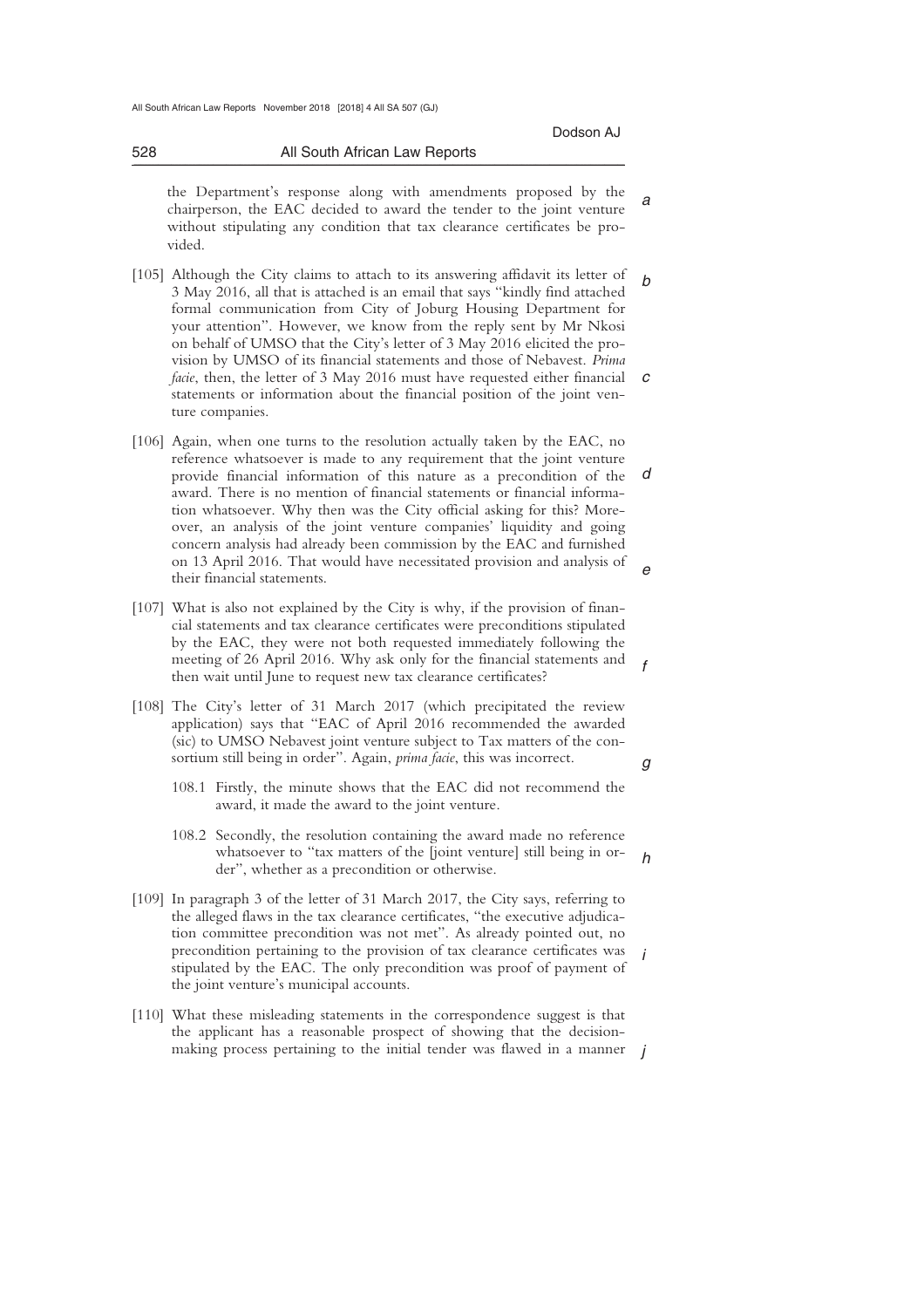| Dodson AJ |                                                    |     |
|-----------|----------------------------------------------------|-----|
| GJ        | UMSO Construction (Pty) Ltd v City of Johannesburg | 529 |

*a*  giving rise to several potential review grounds, as listed under section  $6(2)$ (e) of PAJA<sup>16</sup>, and on the basis of the principle of legality.

[111] This is so without even enquiring into the alleged bribery. Nevertheless, the fact that these misleading statements were made in the correspondence and their timing, lends weight to, and calls for an investigation in the review proceeedings of, UMSO's allegations in this regard.

- [112] What also lends support to the applicant's endeavour to make out a *prima facie* case is the City's failure in the review proceedings over a period of 10 months to provide the record, whilst at the same time proceeding with the new tender which, if not interdicted, will render the review
- *c d*  proceedings moot. In the absence of a proper explanation, this bears the hallmarks of an attempt to pre-empt the decision of this Court in the review. The City's answer to this in argument was that the applicant had failed to bring an application to compel the City to provide the record. That is not an adequate response. A party reviewing administrative action is entitled to the record as a component of its right of access to court in terms of section 34 of the Constitution. The public authority whose decision-making is subject to review is under a corresponding constitutional duty promptly to provide the record. This is also consistent with the
- *e f g*  constitutional goal of open and accountable decision-making<sup>17</sup>. [113] In arguing that a *prima facie* case had not been made out, the City again made the argument that the applicant was not the bidder in respect of the initial tender, but rather the joint venture. That assertion has already been dealt with above in discussing the question of legal standing. Beyond that, the significance or otherwise of the purported withdrawal of Nebavest from the joint venture is a matter to be dealt with at the remedial stage of the review proceedings and need not form a part of the present enquiry. Even if it is necessary to evaluate it now, the wording of the termination clause in the joint venture agreement<sup>18</sup> and UMSO's letter following Nebevest's purported withdrawal suggests *prima facie* that the joint venture was not terminated because the clause was not complied with – agreement in writing was required. And if it was terminated, the joint venture agreement provides for joint and several liability<sup>19</sup>. The
	- City would have been aware of these provisions because the joint venture agreement had to form part of the bid documents.
	- [114] The City also made reference to the provisions of the Municipal Finance Management  $Act^{20}$  and the regulations issued under that Act pertaining to the requirement that municipalities not award bids to persons whose tax

- after ignoring relevant considerations:
- in bad faith; and
- arbitrarily or capriciously.
- 17 *Helen Suzman Foundation v Judicial Service Commission and others* 2017 (1) SA 367 (SCA) at paras  $[12]$  to  $[20]$  [also reported at  $[2017]$  1 All SA 58 (SCA) – Ed].
- 18 See above para [15].

 $\overline{\phantom{a}}$  , where  $\overline{\phantom{a}}$ 

*h* 

*i* 

*b* 

 <sup>16</sup> Including, for example, the administrative action having been taken:

for an ulterior purpose or motive;

after taking into account irrelevant considerations;

 <sup>19</sup> See above para [11].

*j*  20 Act No 56 of 2003.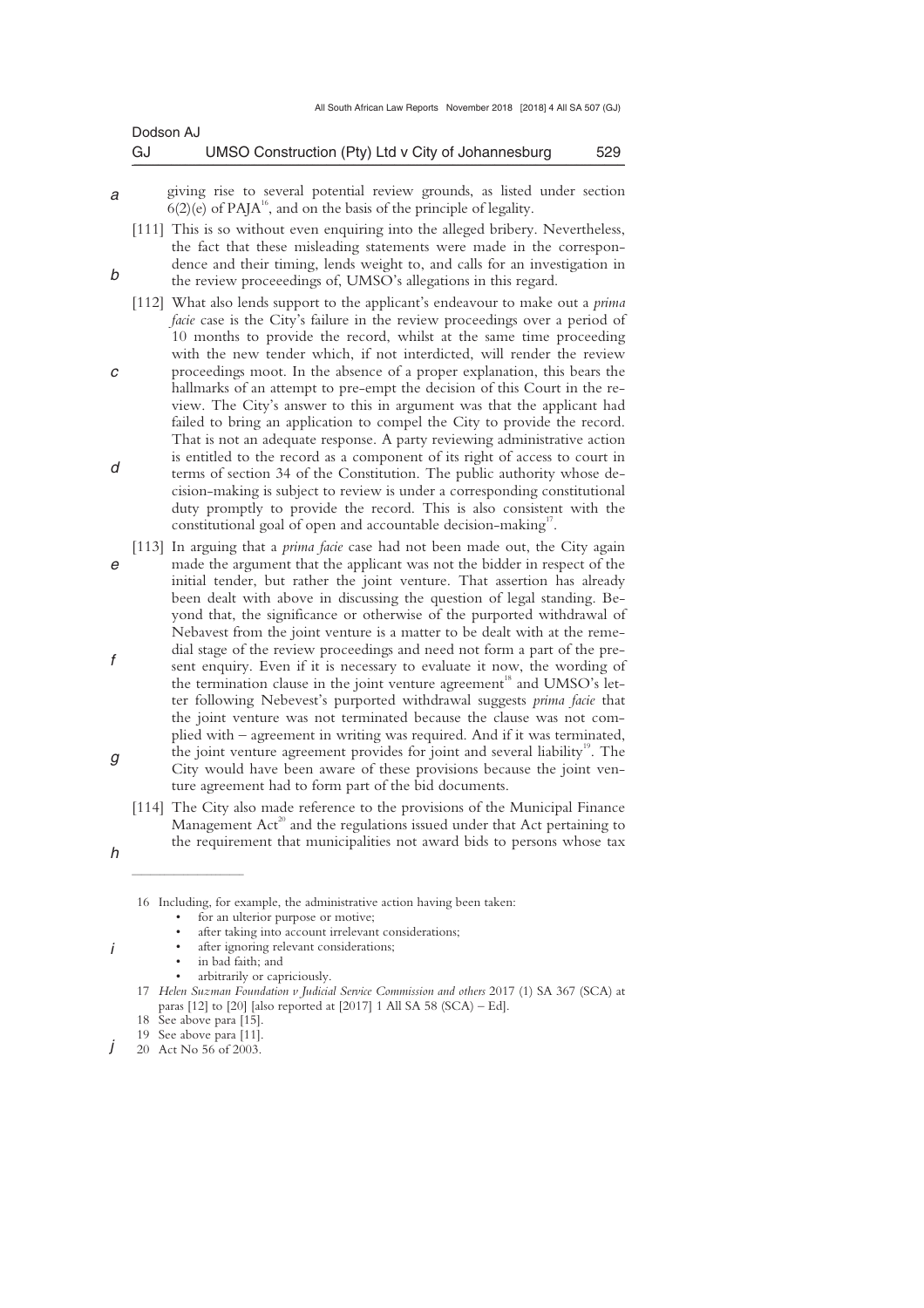*a*  matters have not been cleared by SARS. This misses the point. First, the tender had already been awarded. Second, UMSO was entitled to a hearing before it was deprived of the benefit of the award on the basis of allegations of fraud relating to the tax clearance certificates.

[115] I am accordingly satisfied that UMSO has shown that it has a *prima facie*  right.

### **Irreparable harm**

- *c*  view proceedings in respect of the initial tender will be rendered moot. [116] In the event that interdictory relief is refused and the new tender process is allowed to proceed, resulting in an award of the new tender, the re-UMSO is not one of the bidders in respect of the new tender. The effect will be that it is deprived of its constitutional remedy of judicial review in relation to the decision-making pertaining to the initial tender.
- *d*  [117] The review proceedings hold within them the possibility that UMSO may yet have the award of the initial tender to the joint venture, or to itself, confirmed. The tender is for a substantial contract price. UMSO, no doubt, also expended funds in submitting the joint venture's bid in response to the initial tender.
- [118] I am accordingly satisfied that the applicant faces irreparable financial harm if the interim relief is not granted.

### **Balance of convenience**

- [119] This criterion requires the Court to weigh the prejudice to the applicant if the interim relief is refused against the prejudice to the respondent if it is granted<sup>21</sup>. In doing so, the Court must take into account the applicant's prospects of success in the review proceedings. The stronger the prospects of success, the less the need for the balance of convenience to favour the applicant and *vice versa*<sup>22</sup>.
- [120] It is my *prima facie* view that the applicant's prospects of success in the review are at the strong end of the spectrum. The prejudice that it will suffer if the interim relief is refused has been explained earlier in this judgment.
- [121] The prejudice to the City will be the delay in finally resolving the question of who will do the work required for the project. Also relevant in this regard is the prejudice to the public interest insofar as the work which forms the subject matter of the initial and new tenders is low cost housing for which there is a desperate need.
- [122] This notwithstanding, the primary cause of the substantial delays in the matter has been the City, both in the way that it dealt with the award of the initial tender by the EAC and in its unconscionable delays in the provision of the record for purposes of the review proceedings.
- *i*  [123] Insofar as the public interest is concerned, even though the project relates to the provision of low cost housing, it is also in the public interest that

 $\overline{\phantom{a}}$  , where  $\overline{\phantom{a}}$ 

*j* 

 $\alpha$ 

*h* 

*e* 

*f* 

*b* 

Dodson AJ

 <sup>21</sup> Van Loggerenberg *Erasmus Superior Court Practice* D6–20.

 <sup>22</sup> Van Loggerenberg above D6–20 to D6–21.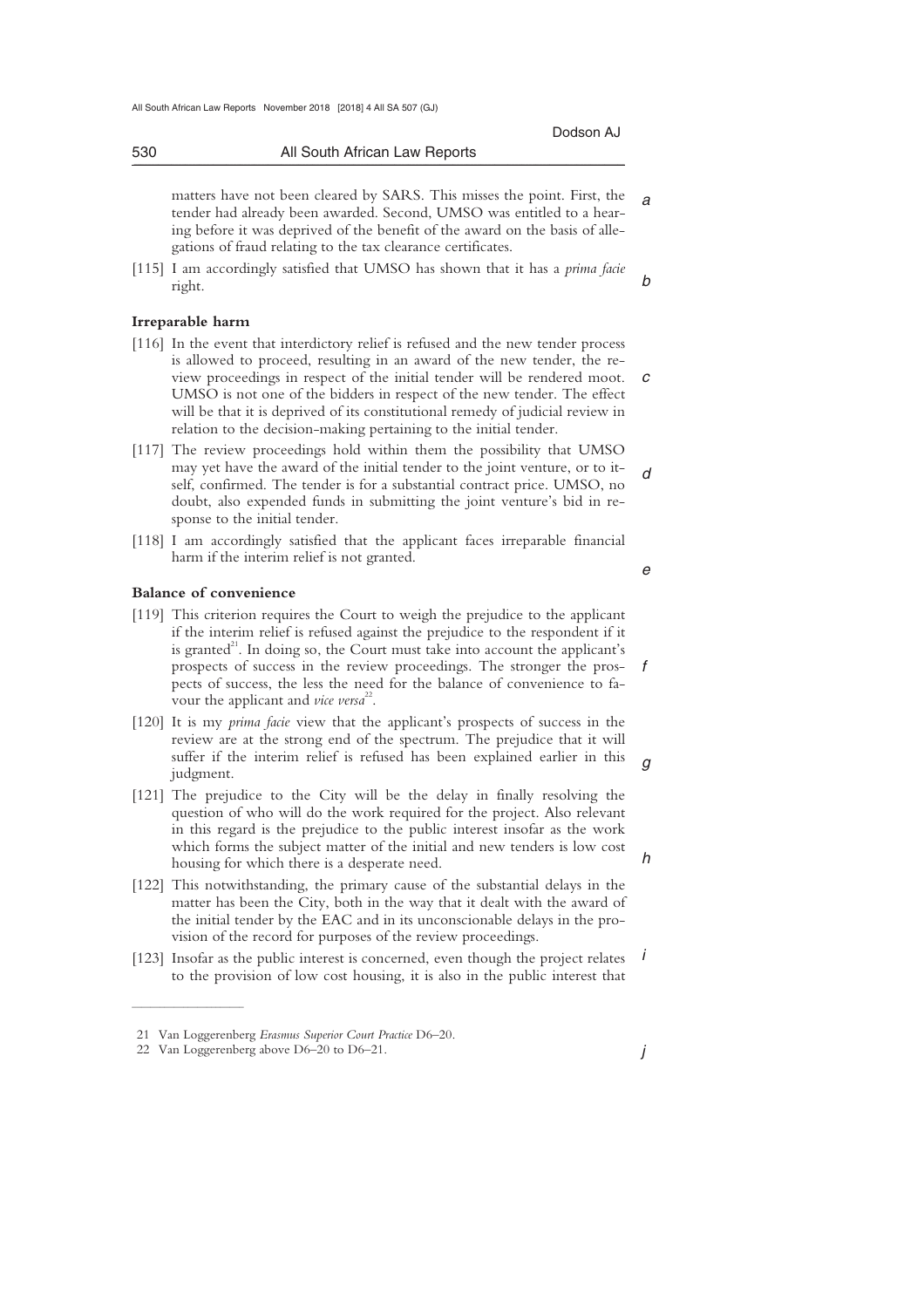| Dodson AJ |                                                    |     |
|-----------|----------------------------------------------------|-----|
| GJ        | UMSO Construction (Pty) Ltd v City of Johannesburg | 531 |

- *a*  the legality surrounding the decision-making process be adjudicated upon by a Court of law, rather than the City being allowed to pre-empt the decision of this Court through the award of the new tender.
	- [124] There is no reason, moreover, why the review proceedings cannot be expedited through approaching the Deputy Judge President for case management aimed at an accelerated exchange of affidavits and an early hearing.
	- [125] In the circumstances, the balance of convenience favours the applicant.

### **No other satisfactory remedy**

- *c*  [126] The City argued that the applicant had available to it a suitable alternative remedy in the form of a claim for damages in the event that it was able to show that the process in relation to the initial tender was flawed.
	- [127] Assuming that such a remedy is available to the applicant (which is open to serious doubt<sup>23</sup>), an award of damages would contemplate that the City
	- in effect pays twice, or substantially more than necessary, for the same work.
		- [128] This would give rise to an unconscionable waste of public funds. It is far preferable that the deserving bidder is ultimately identified pursuant to the judicial review process, resulting in either the confirmation by the
- *e*  Court of the award made on 26 April 2016 or remittal to the City for proper evaluation and adjudication in a lawful tender process.
	- [129] Accordingly, there is no suitable alternative remedy other than the review proceedings, combined with the interdictory relief sought in this application.

### *f*  **Urgency**

- [130] The City argued that the application is not urgent and that the applicant's delay in seeking interim relief only on 7 May 2018 when it had first learned of the new tender on 28 February 2018, deprived the applicant of any entitlement to approach the Court on an urgent basis.
- *g h*  [131] In response, the applicant pointed out that it had acted responsibly in, before rushing to court, seeking to secure through correspondence an undertaking from the City not to proceed with the new tender. The relevant correspondence in this regard has been referred to above. The applicant referred to *Stock and another v Minister of Housing and others<sup>24</sup>* . There the Court held:

"In *Nelson Mandela Metropolitan Municipality and others v Greyvenouw CC and others* 2004 (2) SA 81 (SE) in paragraph [34] . . . the Court held that protracted attempts by a litigant to resolve a matter before it approached a court did not amount to dilatory action which negated the urgency of the matter. . .

 $\overline{\phantom{a}}$  , where  $\overline{\phantom{a}}$ 

*d* 

*b* 

*i* 

<sup>23</sup> See in this regard *Olitiski Property Holdings v State Tender Board and another* 2001 (3) SA 1247 (SCA) [also reported at 2001 (8) BCLR 779 (SCA) – Ed]; *Steenkamp NO v Provincial Tender Board Eastern Cape* 2006 (3) SA 151 (SCA) [also reported at [2006] 1 All SA 478 (SCA) – Ed] and *South African Post Office v De Lacy and another* 2009 (5) SA 255  $(SCA)$  [also reported at [2009] 3 All SA 437  $(SCA) - Ed$ ].

*j*  24 2007 (2) SA 9 (C) at 12E–13A.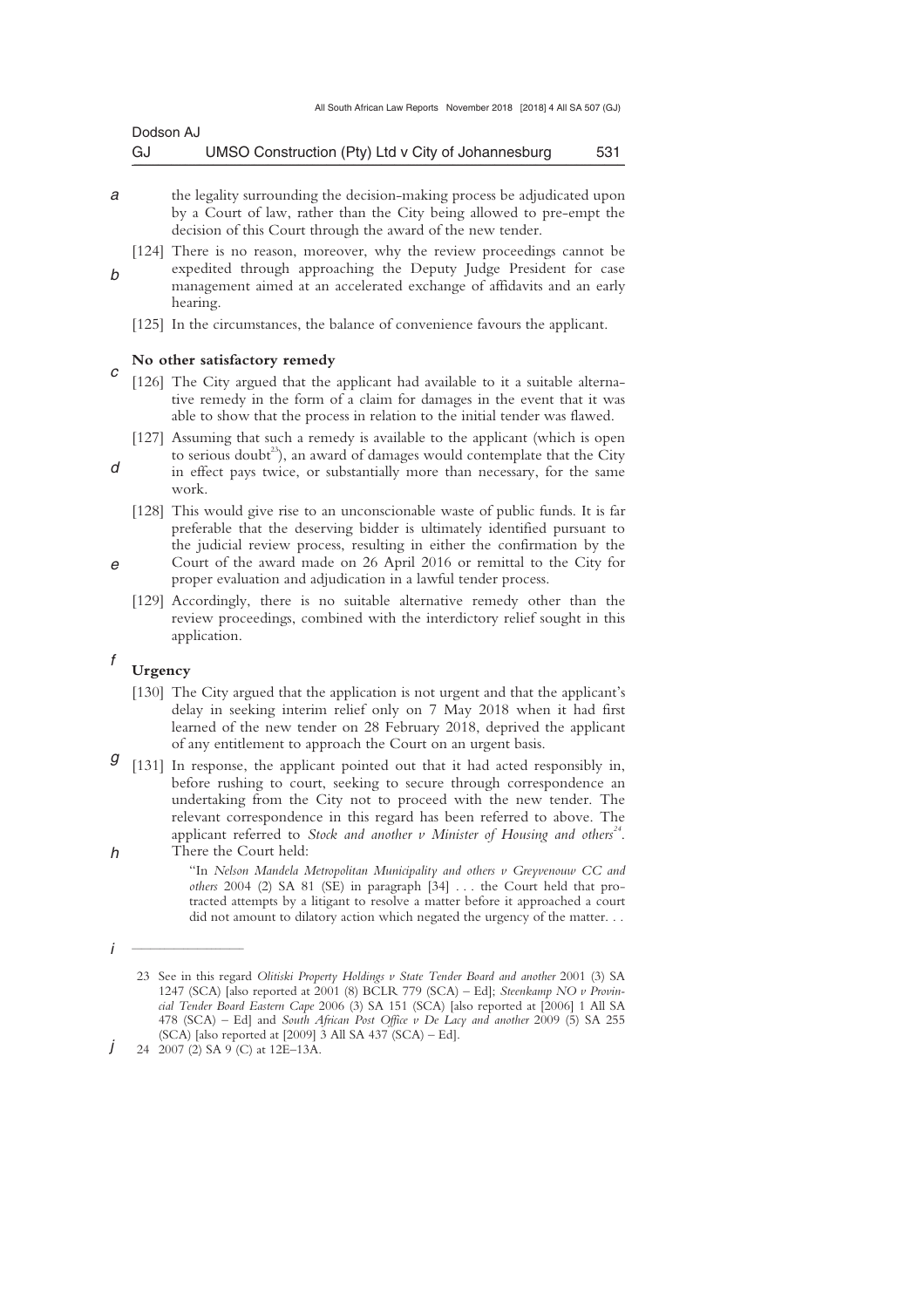*a* 

*i* 

In my view the opposition which has been raised by the respondents to urgency is not justified, in terms of the correspondence which has been generated, particularly the desperate attempts by applicant's attorney to obtain a response by Mr Davids or anyone else who was responsible for the TRA. Accordingly I regard it as appropriate for the Court to hear the case as one of urgency".

- *b*  [132] The applicant also points out that waiting for a hearing in the ordinary course will result in the relief sought in this application being rendered nugatory because the new tender will likely by then have been awarded.
- *c*  [133] There is merit in both parties' contentions. It is so that the applicant did not act with sufficient urgency in pressing the City for a response to its request for an undertaking not to proceed with the new tender. On the other hand, it was appropriate for it to attempt to secure the undertaking before approaching the Court. Even if it had approached the Court at an earlier stage, it would still have been necessary to proceed urgently in order to avoid the review proceedings being rendered nugatory.
- *d e f*  [134] A further aspect that warrants the hearing of the matter on an urgent basis is that each of the parties make serious allegations of corruption or fraud against the other. The City's allegation in this regard is, at this stage, a flimsy one. The applicant, by contrast, has put up sufficient evidence to raise real concerns, particularly once consideration is given to the minute of 26 April 2016. If interdictory relief is not granted because the matter is found not to be urgent and the review proceedings are allowed to become moot, there is a risk that the alleged malfeasance will never receive judicial scrutiny. Moreover, in a society that has been brought to its knees by corruption, allegations of corrupt activity that have a reasonable measure of substantiation lend weight to an argument that the matter should be heard on an urgent basis.
- [135] It was accordingly appropriate that this matter be enrolled on the urgent roll and the relevant provisions of the rules dispensed with.

### **Remedy**

- [136] The applicant has made out a case for the grant of interim relief halting g the new tender process pending the return day.
- *h*  [137] It is appropriate that the matter be postponed to a date for hearing on the unopposed roll in order that it may first be established whether any of the parties that made bids in the new tender process wish to oppose the relief sought. If there is opposition, the hearing of the matter can be postponed on the return day for a hearing on the opposed motion roll.
- [138] It is appropriate that the question of costs stands over for determination on the return day of the *rule nisi* or when the matter is heard on the opposed motion roll in the event of opposition.
- [139] I accordingly make the following order:
	- 1. The non-compliance by the applicant with the rules relating to time limits and service is condoned and it is ordered that the matter be heard as one of urgency.
	- "*A*" to this order (the "bidders in the new tender") to show cause on *j* 2. A rule *nisi* is issued calling upon the persons identified in annexure

\_\_\_\_\_\_\_\_\_\_\_\_\_\_\_\_\_\_\_\_\_\_\_\_\_\_\_\_\_\_\_\_\_\_\_\_\_\_\_\_\_\_\_\_\_\_\_\_\_\_\_\_\_\_\_\_\_\_\_\_\_\_\_\_\_\_\_\_\_\_\_\_\_\_\_\_\_\_\_\_\_\_\_\_\_\_\_\_\_\_\_\_\_\_\_\_\_\_\_\_\_\_\_\_\_\_\_\_\_\_\_\_\_\_\_\_\_\_\_\_\_\_\_\_\_\_\_\_\_\_\_\_\_\_\_\_\_\_\_\_\_\_\_